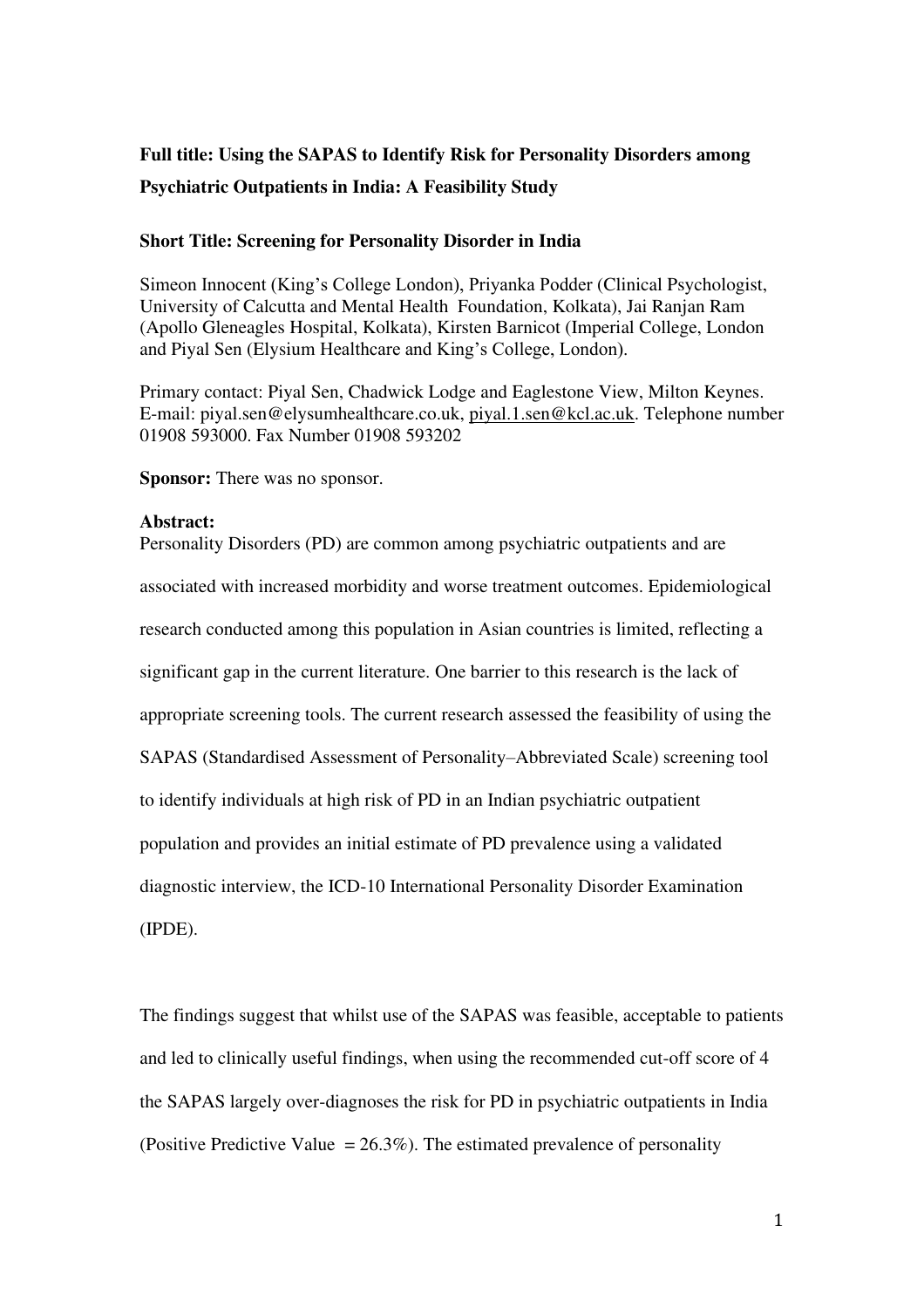disorder in the sample was 11.1%, based on administering the IPDE diagnostic interview to high-risk patients scoring 4 and above on the SAPAS , which is higher than previous estimates for this population and still likely to be an under-estimate. Future studies should translate the measure into Bengali and evaluate its sensitivity and specificity at different cut-off points in order to optimise its use in Indian populations.

**Key Words**: Personality Disorder, India, SAPAS, Psychiatric Outpatients **Paper Classification:** Research Article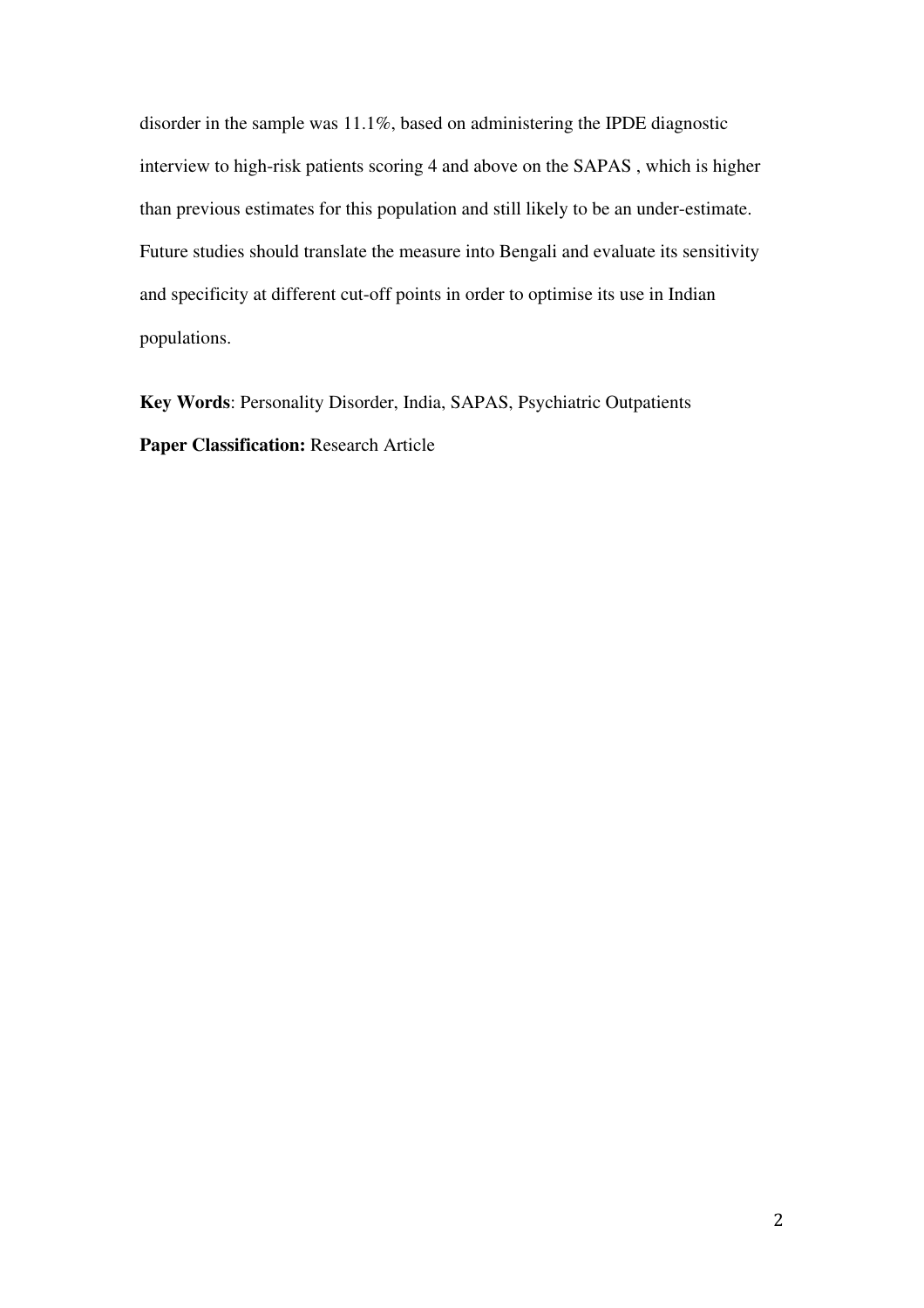#### **Introduction**

Personality disorders are characterized by an enduring pattern of cognitive, affective and emotional traits that deviate significantly from expected cultural and behavioural norms. The resulting thoughts and experiences can be distressing and may cause significant impairment to social and occupational functioning (ICD-10, 1992). At a population level, personality disorder (PD) is associated with reduced life expectancy (Fok et al., 2015), increased morbidity (Keuroghlian et al., 2013) and worse outcomes of psychiatric disease (Newton-Howes et al., 2006). Hence, they have complex care requirements and robust epidemiological data is essential for effective service planning and resource strategies.

Estimates of the prevalence of PD in Western general populations range from 4% (Coid et al., 2006) to 13% (Torgersen et al., 2001). This rises dramatically among populations with known psychiatric comorbidities. Prevalence estimates among psychiatric outpatients in the United States of America, the United Kingdom and the People's Republic of China have been reported as 31.5% (Zimmerman et al., 2005), 40% (Newton-Howes et al., 2010) and 31.9% (Zhang et al., 2012), respectively.

Data on the prevalence of PD among clinical populations in India is scarce with estimates ranging from 0.14% (Celine & Anthony, 2014) to 62.1% (Nath et al., 2008). The existing data is largely derived from highly specialised clinical populations (e.g., those attending addiction services, or who have recently attempted suicide). To our knowledge, only one paper has described PD prevalence among a general psychiatric out-patient population, reporting a prevalence of 1.07% (Gupta & Mattoo, 2010). There is thus a strong need for further research into the rates of PD in this understudied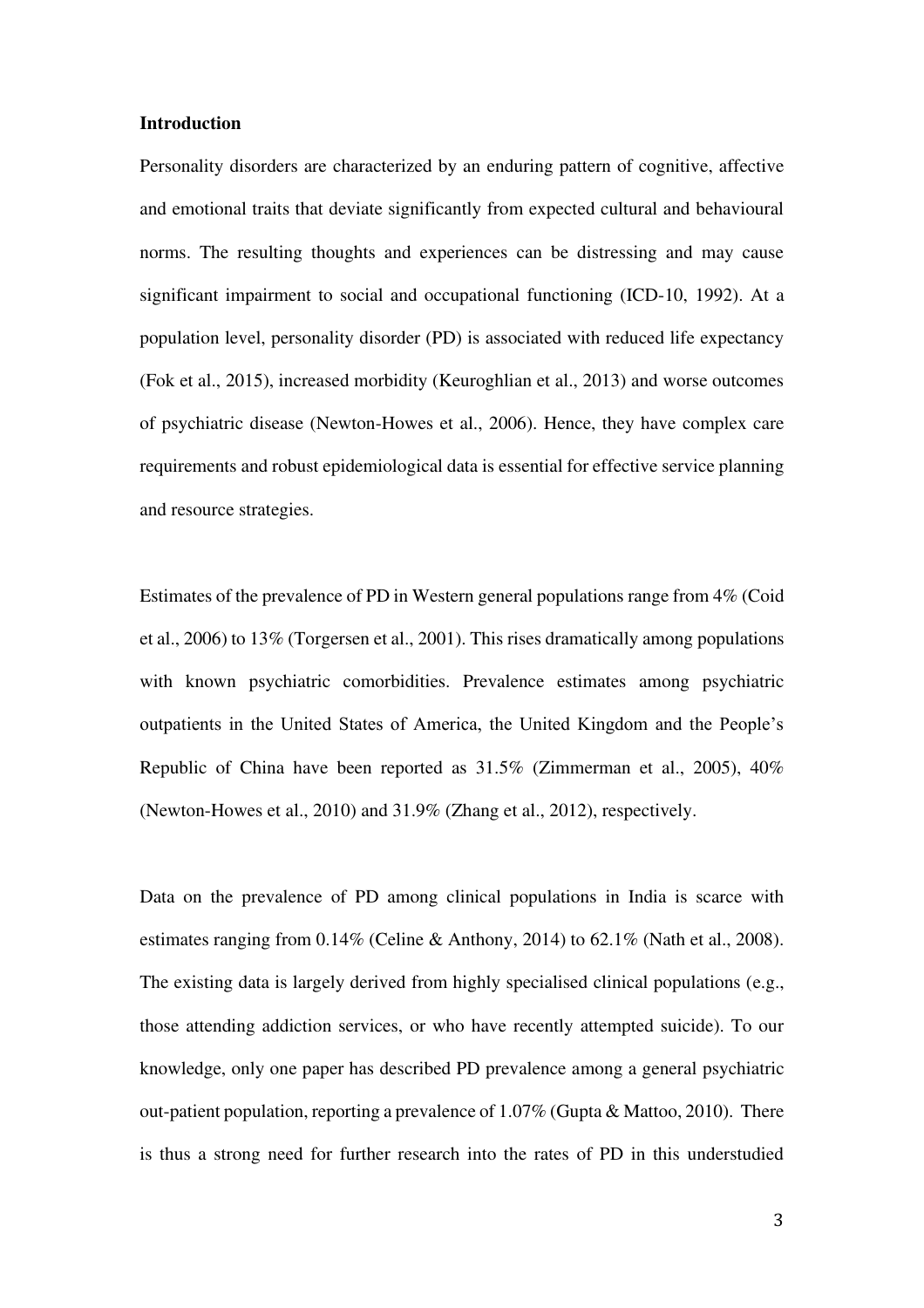population.

To this end, it is necessary to have a diagnostic tool that is appropriate within this specific cultural context. Diagnostic interviews, such as the ICD-10 International Personality Disorder Examination (IPDE), which has been validated among this population (Sharan et al., 2002), are time consuming (Dahl & Andreoli, 1997) and require a trained clinician. This reflects a significant operational burden both clinically and for population-based research in a resource-poor setting. Screening tools such as the Standardised Assessment of Personality – Abbreviated Scale (SAPAS) could potentially provide a feasible way of rapidly identifying patients who are likely to meet criteria for personality disorder, allowing clinicians to effectively channel their resources by selecting a group of patients for whom subsequent extended diagnostic assessment, advice on managing personality difficulties and referral to appropriate treatment, may be most effective. The SAPAS is a brief 8 question screening tool (Moran et al. 2003), that was developed from the semi-structured interview Standardised Assessment of Personality (Mann, Jenkins, Cutting, & Cowen, 1981; Moran, Rendu, Jenkins, Tylee, & Mann, 2001). Initial validation in a UK outpatient psychiatric sample found that scores of 3 and above on the interview version of the SAPAS correctly identified the presence of PD in 90% of patients, with a sensitivity and specificity of 0.94 and 0.85 respectively (Moran et al., 2003). Subsequent testing in UK and Dutch community samples has suggested a cut-off score of 4 provides the optimal balance of sensitivity and specificity (Germans et al. 2008, Fok et al. 2015). The SAPAS has since demonstrated validity, reliability and clinical utility in patients with substance abuse (Gonzalez, 2014; Hesse & Moran, 2010; Hesse, Rasmussen, & Pedersen, 2008), patients with depression (Bukh, Bock, Vinberg, Gether,

4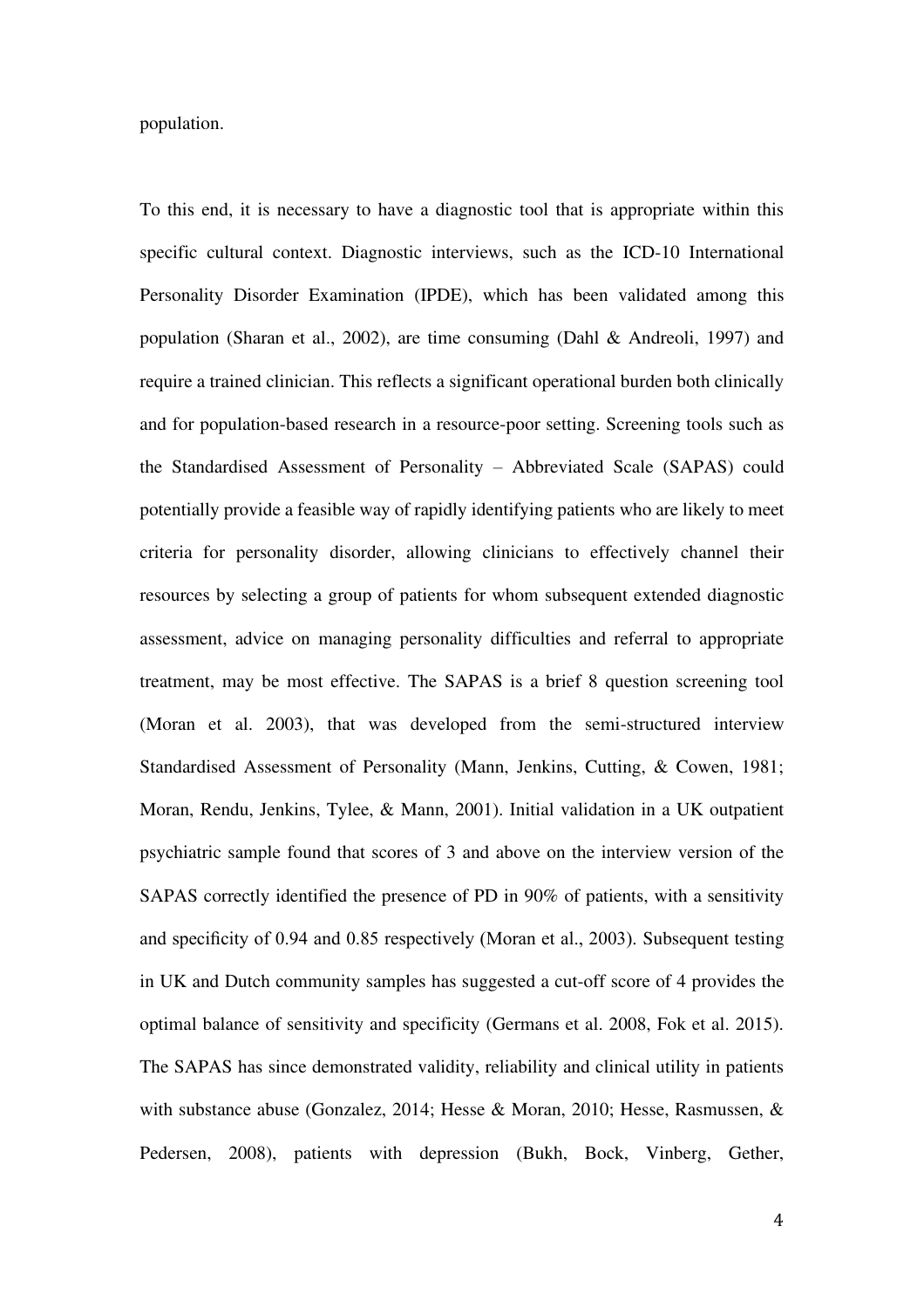&Kessing,2010; Gorwoodetal.,2010), and forensic patients (Pluck, Sirdifield, Brooker, & Moran, 2012; Kongerslev, Moran, Bo, & Simonsen, 2012). However, the utility of the SAPAS as a screening measure for personality disorder has primarily been evaluated in the country in which it was developed (the UK), and to our knowledge evaluation of its utility in only two other countries has been published: Denmark ( Hesse & Moan 2003, Hesse et al. 2008, Bukh et al. 2010, Kongerslev et al. 2012) and Holland (Germans et al. 2008). The utility of the SAPAS in a non-European and indeed non-Western setting is unknown, and in particular, .the feasibility and acceptability of its use among psychiatric outpatients in India, has not been investigated to date. It is important to establish this in order to determine whether this could be a feasible and acceptable method to rapidly identify patients within this population for whom subsequent extended diagnostic assessment, advice on managing personality difficulties and referral to appropriate treatment, may be most effective. Additionally, it is not known what proportion of patients in an Indian psychiatric outpatient population who score above the recommended cut-off of 4 on the SAPAS meet diagnostic criteria for personality disorder according to established diagnostic interviews. Establishing this could give some indication of the positive predictive value of the measure and of personality disorder prevalence in this population. Finally, it is not known whether use of alternative cut-off scores would be optimal in this population. Whilst establishing the latter would require evaluation of the trade-off between sensitivity and specificity provided by different cut-off scores, which was not possible in the context of this feasibility study in a real-world clinical setting, a useful preliminary indication could nevertheless be provided by contrasting the extent to which use of higher cut-off scores in this population would improve the positive predictive value of the SAPAS or result in high numbers of missed diagnoses, relative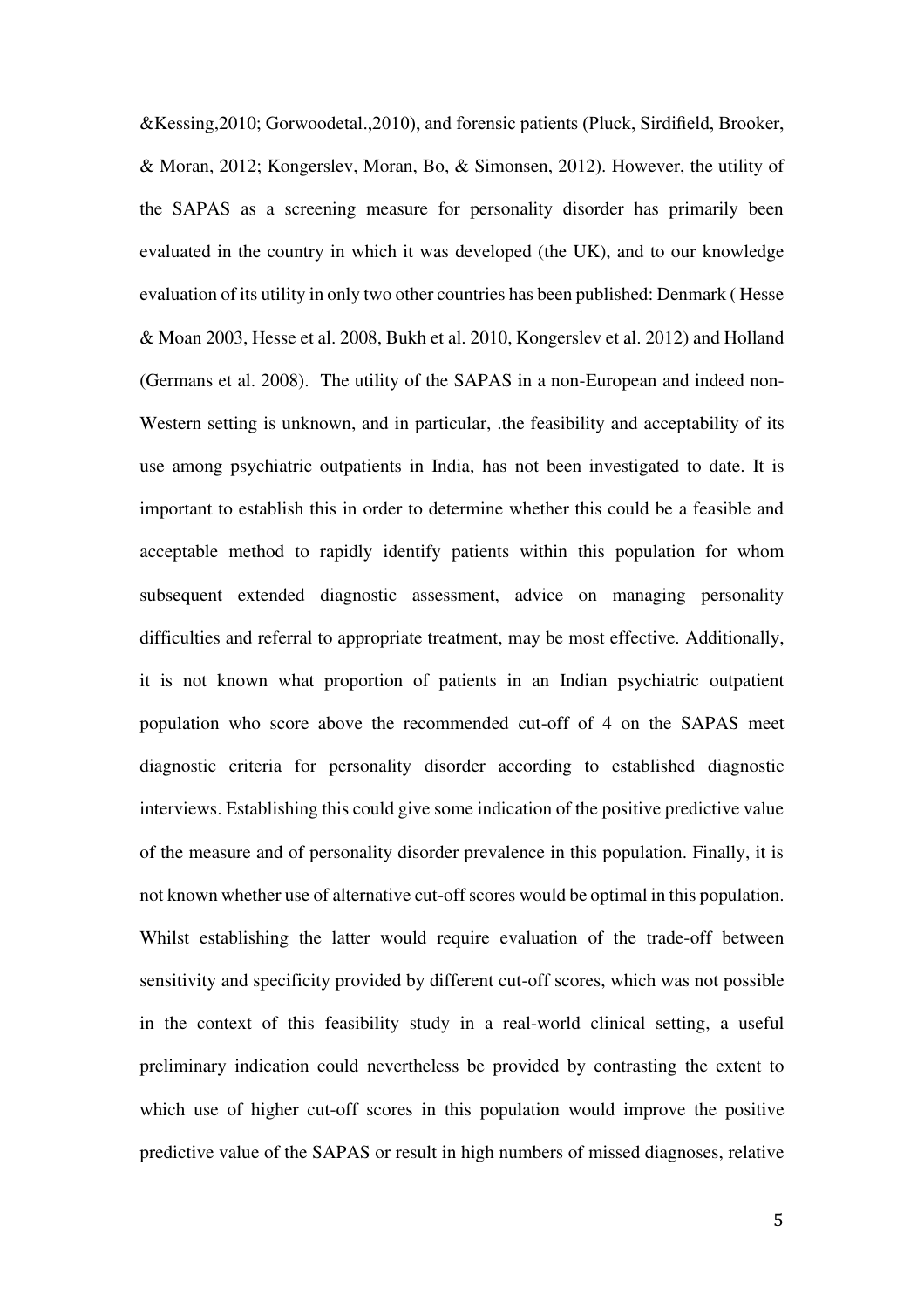to the recommended cut-off of 4.

The primary aim of this study was therefore to evaluate the feasibility, acceptability and clinical utility of the SAPAS as a screening tool to identify patients at high risk of personality disorder and signpost them for full diagnostic assessment and appropriate treatment where helpful. in an Indian psychiatric out-patient sample. Secondary aims were to establish the proportion of participants scoring 4 or above on the SAPAS who met criteria for a personality disorder based on an established diagnostic interview, and to contrast the increased positive predictive values versus numbers of missed diagnoses provided by higher cut-off scores.

#### **Methods**

#### *Study population*

Subjects were recruited from a private general psychiatric clinic based at Apollo Hospital in Kolkata, India – a 500-bed private general hospital. Whilst there is some public provision, a large proportion of psychiatric services in India are delivered by private institutions (van Ginneken et al., 2014; Khandelwal et al., 2004), and this sample therefore represents an important subset of the Indian psychiatric population. The hospital has a very active Psychiatry Out Patient Department with about 60-80 patient contacts every day, approximately one quarter of which are new patients. It has a wide catchment area including international patients from Bangladesh, Bhutan and Afghanistan visiting the hospital. However, the patients who came to India for treatment were generally proficient in English or one of the Indian languages like Hindi or Bengali.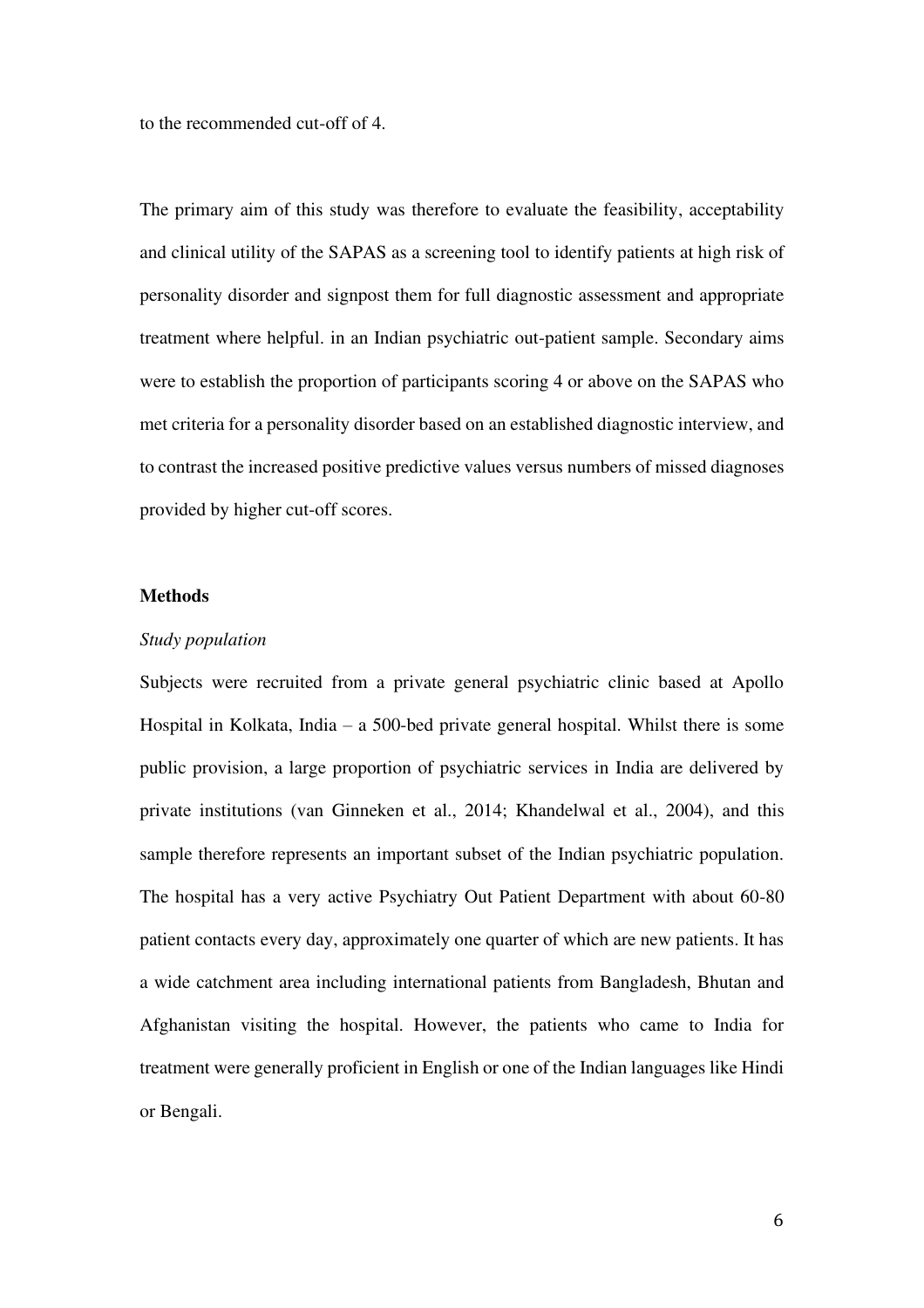Data was collected on Tuesdays, Thursdays and Saturdays across a four-month period, from the out-patient clinic of JR – a consultant psychiatrist at Apollo Hospital. Data collection was done by PP, who was trained in the use of the IPDE by PS, who ran a specialist service for personality disorder in the UK, and is fully trained in the use of the IPDE. As an aim of the study was to demonstrate the feasibility of clinicians using the SAPAS and IPDE to screen for PD in routine clinical practice, it was felt important that a clinician (rather than a full-time researcher) should administer these measures in addition to continuing to carry out their usual clinical duties, and for this reason it was not feasible to sample across all seven days of the week. These days of the week were chosen to encompass both weekdays and weekend days in order to ensure a representative sample of patients, since full-time employed patients would be more likely to attend the clinic on weekends.

The clinic served adult men and women, and all clinic attendees on the days of the study were approached for participation. Ethics approval was obtained prior to the commencement of the study from the Apollo Hospital Ethics Committee.

#### *Measures*

*Screening measure*: The SAPAS is an eight-question screening tool that has been shown to be useful for identifying individuals who are at high risk of having a diagnosable PD (Germans et al. 2008, Moran et al., 2003; Hesse & Moran, 2010). However, it is not diagnostic and cannot discern the specific PD category present. It consists of eight binary questions that refer directly to an aspect of a person's behaviour, emotions, or social relationships. Each answer is scored as either 0 or 1, which are combined to give an overall score from 0 to 8. The psychometric characteristics of the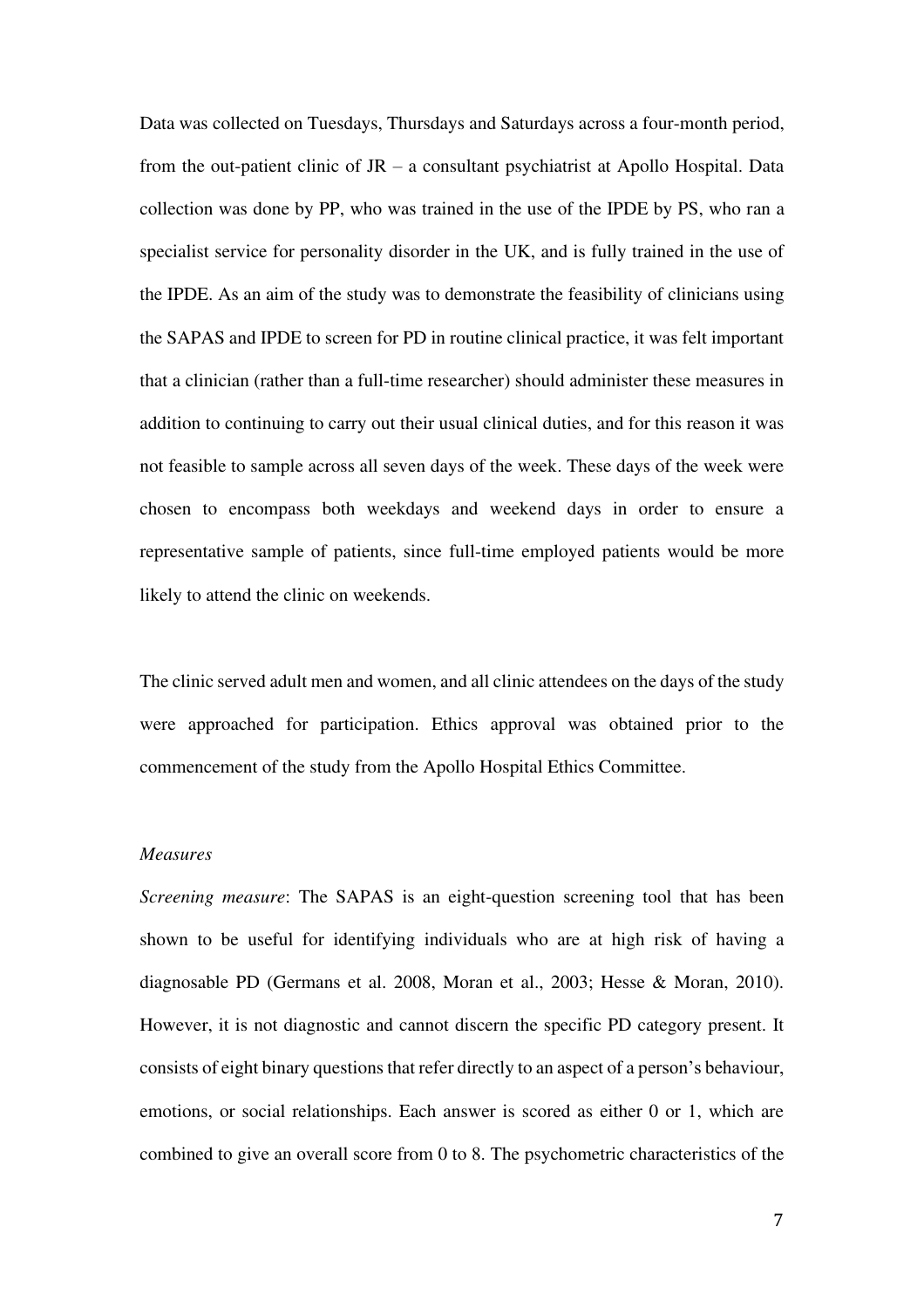SAPAS have been summarised in the Introduction to this paper.

*Reference standard*: The ICD-10 IPDE is a semi-structured interview used to formally diagnose PD. Following a 59-item screening questionnaire, those identified as eligible receive an interview from a clinician trained to administer the interview. This consists of 67 questions in the interview which have their own scoring criteria. It offers an ICD-10 diagnosis for each of the sub-categories of personality disorder, including Paranoid, Schizoid, Dissocial, Impulsive, Borderline, Histrionic, Anankastic, Anxious and Dependent, using a scoring system with cut-off scores to reach diagnostic threshold for each of the sub-categories of personality disorder. Apart from interviewing the subject, there is provision to interview family or carers to collect further information to assist the diagnosis. To collect information, the interview spans over the domains of work, self, interpersonal relationships, affects and reality testing. Diagnosis can be offered under the ICD-10 classificatory system. The measure was developed by Loranger and colleagues for the World Health Organisation (WHO 1997) using field testing in 12 different countries including Bangalore in India. Subsequent testing has shown it to have excellent inter-rater reliability (intraclass correlation coefficient range 0.84 to 0.92, Lenzenweger 1999). The IPDE demonstrates a good level of agreement with diagnoses made using the SCID-II, an alternative semi-structured diagnostic interview for personality disorders, which is indicative of good convergent validity - although agreement was higher for some diagnostic categories than others (Skodol et al. 1991).

The IPDE has shown significant reliability for use among a Northern Indian population, when translated into Hindi, with high inter-rater reliability (definite PD,  $\kappa$  = 0.81; probable PD,  $\kappa$ =0.91: Sharan et al., 2002). It was thus considered to be an appropriate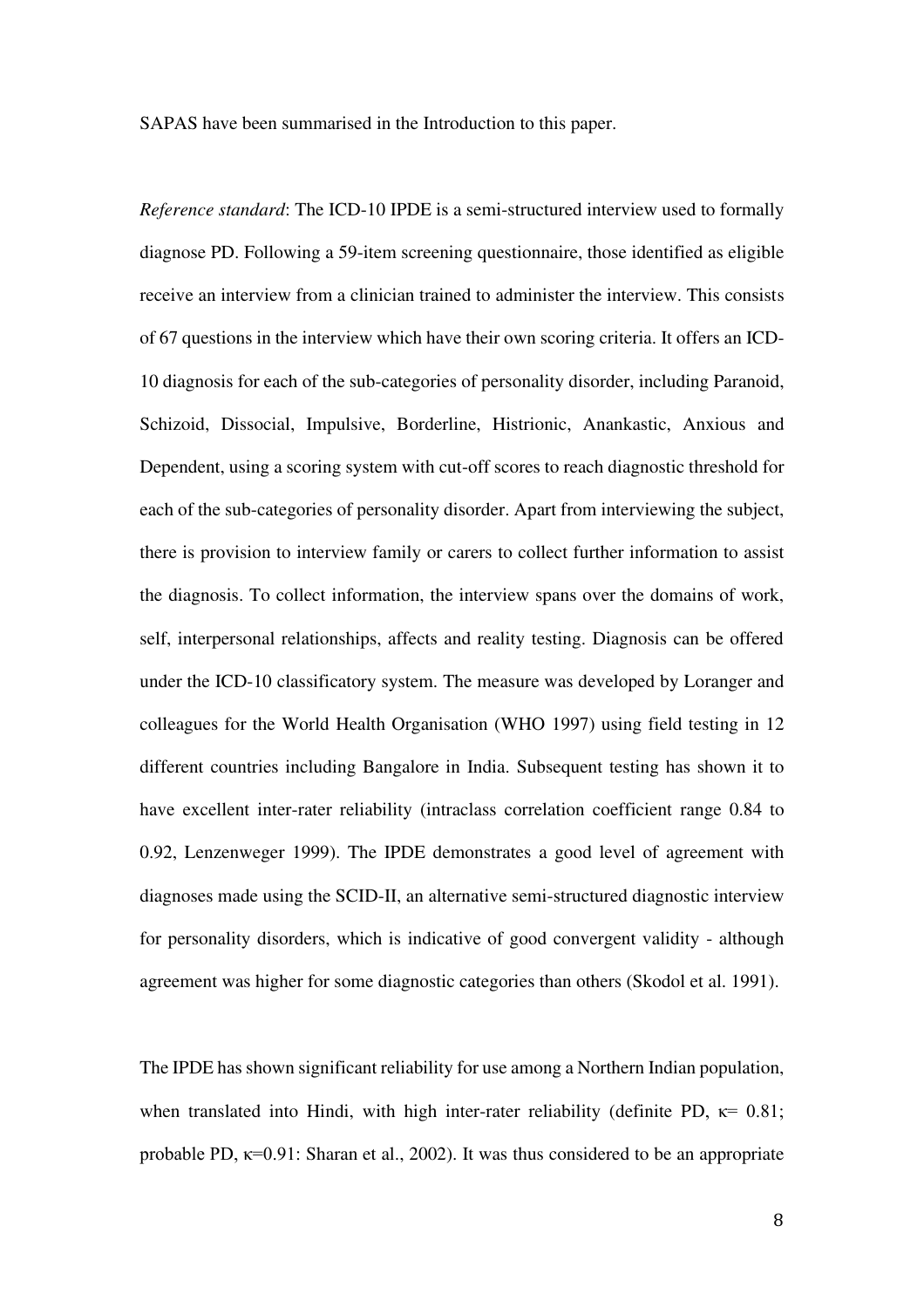tool for determining the prevalence of PD among this population. However, the Hindi version of the IPDE was not used in the study as most of the subjects would speak Bengali, another Indian language, and thus would not be proficient in Hindi. English is widely taught as the second language to most Indians and thus the English IPDE was considered to be a more appropriate tool to use, though clarification of terms, if asked, was provided by the researcher in Bengali.

# *Procedure*

All patients attending the psychiatric outpatient clinic on the sampled days were invited by their clinician to take part in the research. They were provided with information about the study and then gave written informed consent to participation. A background information sheet was filled in for all participants, collecting information on age, educational level, marital status, address, etc. All participants who consented to take part initially completed the SAPAS questionnaire. A cut-off point of 4 was used to determine which participants should be further evaluated using the IPDE screening tool. The IPDE was not administered to patients screening below 4 on the SAPAS because prior research had indicated that scores below 4 were likely to have low specificity for detecting personality disorder (Fok et al. 2015, Germans et al. 2008), and because it was not feasible for clinicians to administer the IPDE to all their patients due to the short duration of routine psychiatric outpatient appointments – prompting the need for this study to determine the feasibility of administering the rapid SAPAS screening measure to all outpatients as an alternative. Those who screened positive on the IPDE screening tool then went on to complete the formal IPDE interview with a trained clinician and received a clinical diagnosis.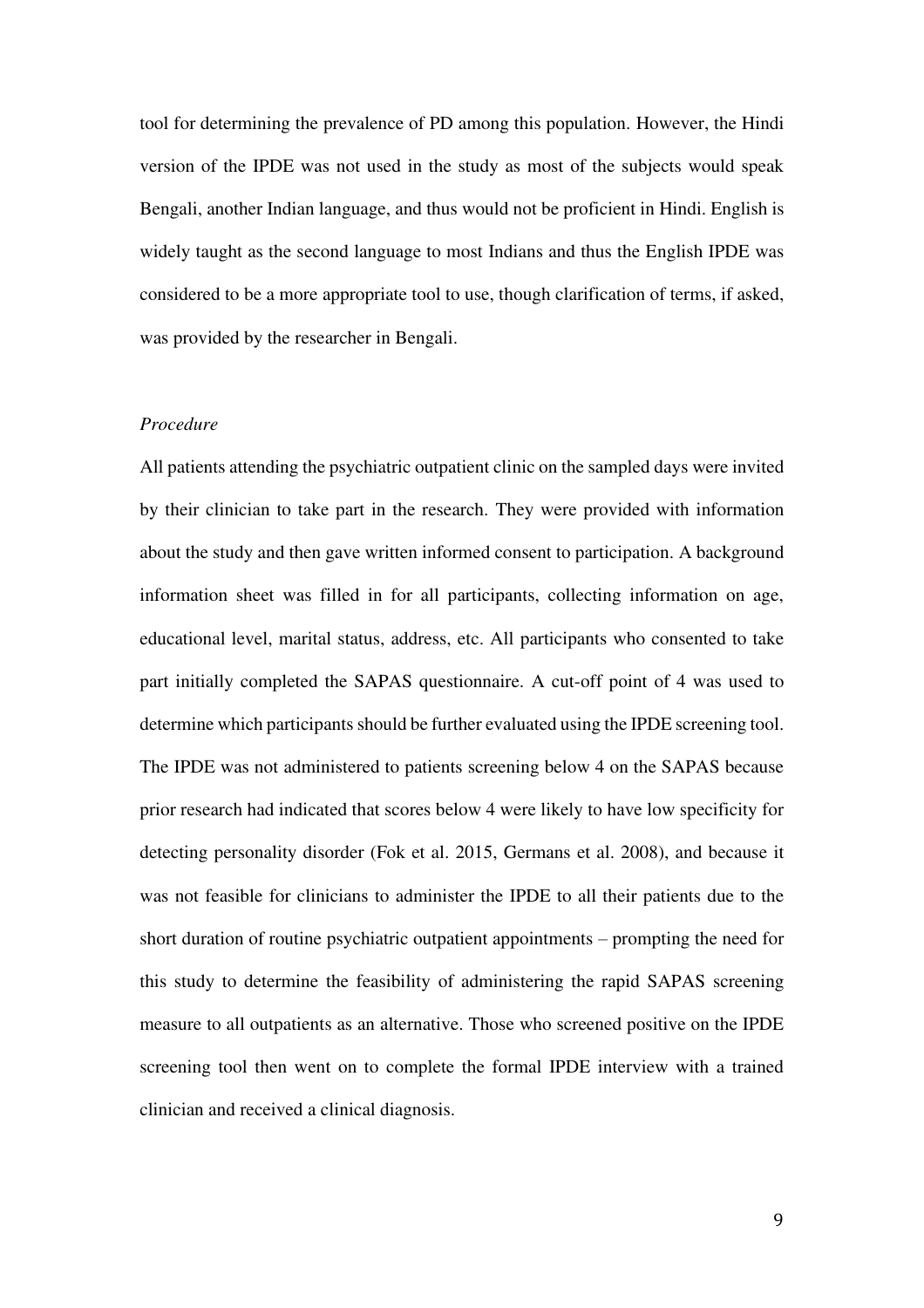#### *Data analysis*

## *Establishing feasibility, acceptability and clinical utility*

The feasibility of using the SAPAS as a screen to identify patients at high risk of personality disorder was evaluated by determining whether all patients attending the clinic on the sampled days could be approached for screening, and whether all patients screening above the SAPAS threshold of 4 could receive a full diagnostic assessment using the IPDE, using the existing clinical staff resource within the outpatient clinic. The acceptability to patients was evaluated by determining the proportion of patients consenting to complete the SAPAS, and the proportion who answered all 8 questions (with assistance from the clinician to aid comprehension where necessary). Clinical utility was evaluated by determining whether diagnosis of personality disorder based on a positive SAPAS screen followed by an IPDE diagnostic interview led to helpful discussion with patients about their personality difficulties and/or provision of treatment appropriate for personality disorder.

#### *Positive predictive value of the SAPAS*

The proportion of participants scoring 4 or above on the SAPAS who met criteria for a personality disorder based on the IPDE diagnostic interview - i.e. the positive predictive value of the measure - was calculated. Additionally, the positive predictive values obtained when using higher cut-offs of 5, 6, or 7 were calculated, and contrasted to the proportion of participants scoring above 4 whose positive IPDE diagnosis would have been missed had a higher cut-off been used.

## *Assessing Prevalence*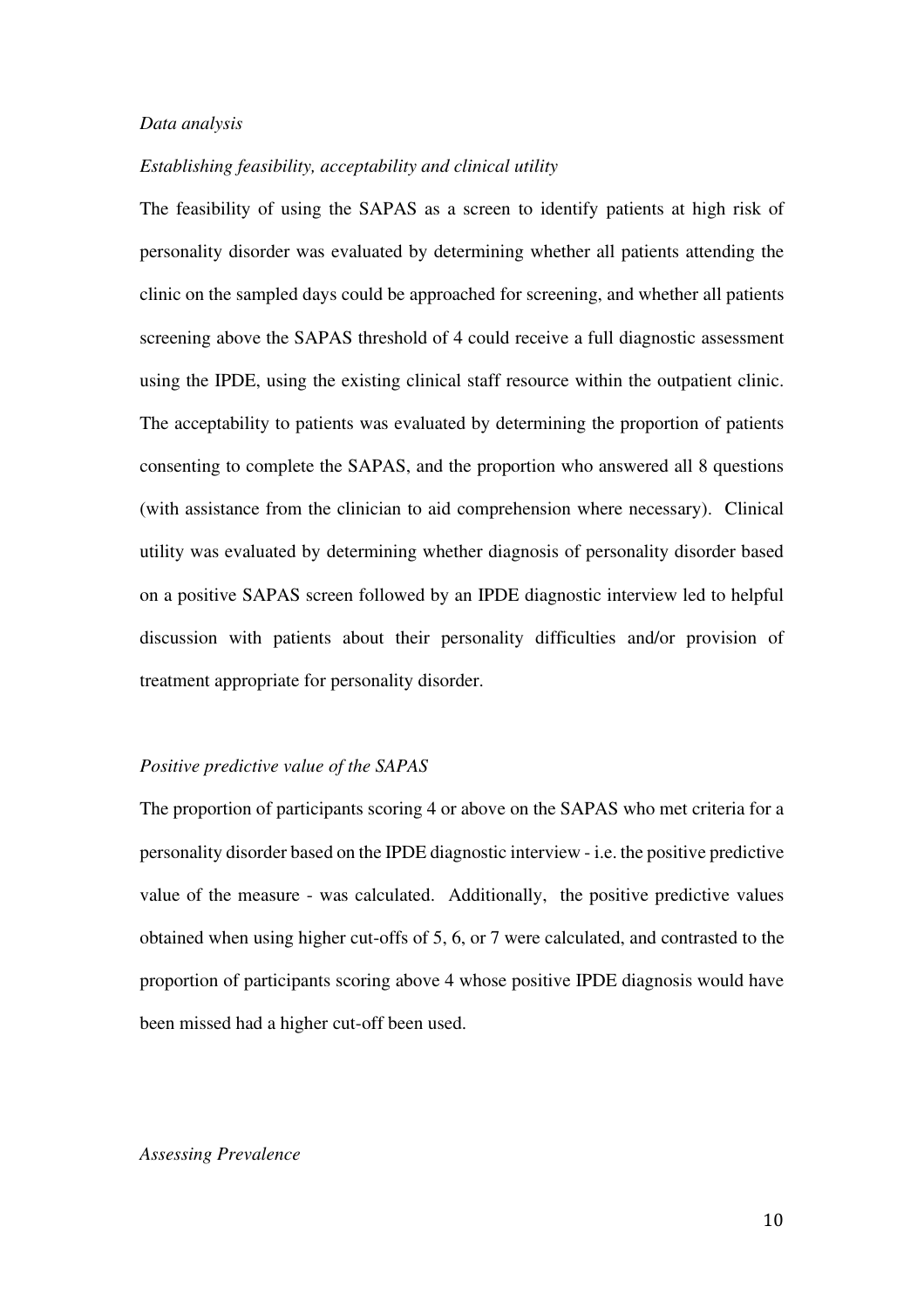An estimate of personality disorder prevalence in this sample was made by calculating the proportion of the total sample who scored above 4 on the SAPAS screen and then subsequently received a positive diagnosis using the IPDE interview. However, it is acknowledged that this is likely to be an underestimate as some participants scoring below 4 on the SAPAS could potentially have received a positive diagnosis had the IPDE been administered.

All statistical analyses were performed using IBM SPSS v22 (for Mac)

# *Results*

#### *Study Population*

255 subjects were approached to take part in the present study. 238 subjects gave their consent to participate. 4 cases had to be omitted from the final analysis due to errors in data collection, creating a study population of 234. Their demographic characteristics, determined following the terms provided in the Census of Government of India (India, 2011), are described in Table 1. Their age range was 16-67 (mean age = 37, modal age  $= 33$ ). 45.3% (N=106) were women and 54.7% (N=132) were men. 32.5% (N=76) of the population lived in a rural setting, while  $41.9\%$  (N=98) and  $25.6\%$  (N=60) lived in urban and suburban settings, respectively. The majority of the sample were highly educated and in employment.

# *Feasibility, acceptability and clinical utility of the SAPAS*

Using the existing clinical staff resource within the outpatient clinic, all patients attending the clinic on the sampled days were successfully approached for screening,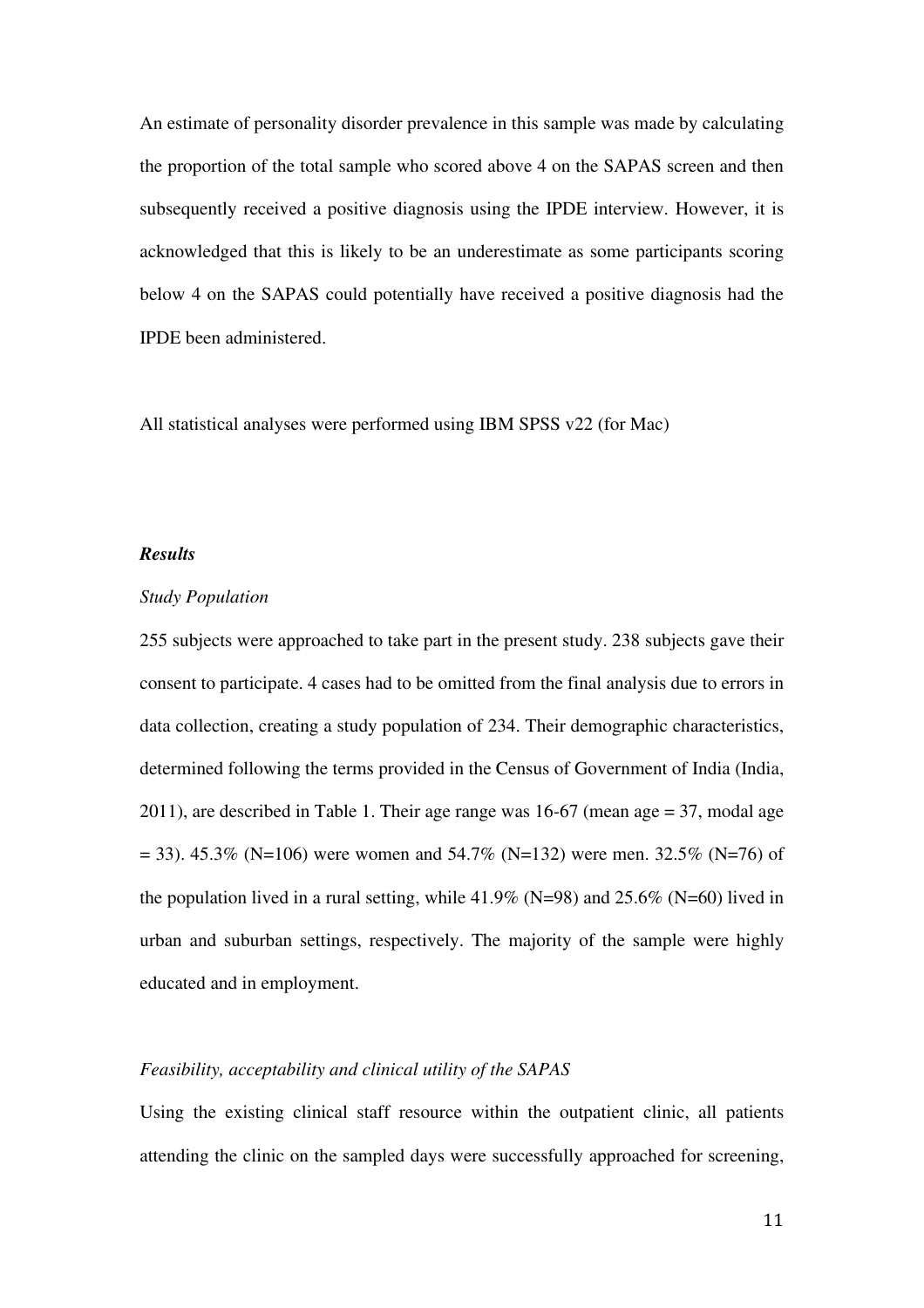and 93% of those approached consented to screening. All those who consented completed all 8 SAPAS questions (with assistance from the clinician to aid comprehension where necessary), and all patients screening above the SAPAS threshold of 4 successfully received a full diagnostic assessment using the IPDE. In all cases, the findings from the SAPAS and from the IPDE interview were discussed with the patient and with their family, and where a diagnosis of personality disorder was made, patients were provided with information on how to access treatment for the condition. Such treatment is available both in the private and public sector.

## *Positive predictive value of the SAPAS and Prevalence of personality disorder*

Using a threshold score of 4 for the SAPAS, 41.6% (N=99) of our sample population screened as high risk for PD. By contrast, use of higher cut-off scores classified far fewer patients as high risk, with just 31 patients (13%) identified using a cut-off of 5, 4 patients (2%) using a cut-off of 6 and 1 patient (0.4%) using a cut-off of 7.

Of those who screened as high risk using a SAPAS threshold of 4, 50 were men, while 49 were women. 36 lived in rural communities, while 41 lived in urban communities and 22 lived in suburban communities. Chi-squared tests demonstrated that there was no difference between those scoring above and below the threshold in gender, age, first language, education, occupational status, religion or marital status.

Of the 99 participants with a SAPAS score of 4 or more who completed the IPDE interview, 26 (26.3%) were diagnosed as having a personality disorder. i.e. a positive predictive value (PPV) of 0.26. Of the 234 subjects included in the study, this represents a prevalence of 11.1% - however this is likely to be an underestimate as participants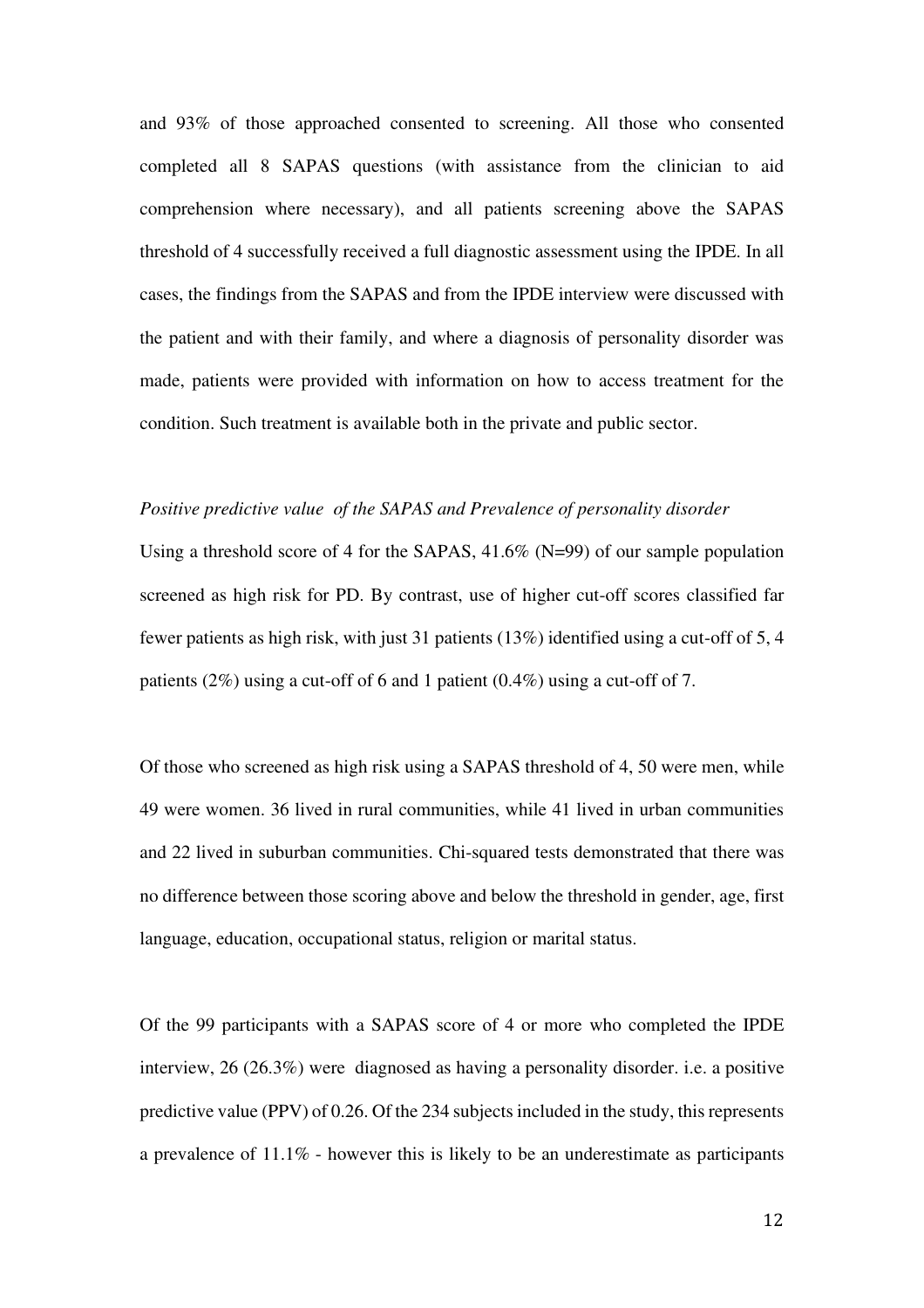scoring under 4 on the SAPAS did not receive an IPDE assessment. Of the 26 formal diagnoses of PD, 15 (57.7%) were primarily cluster C; 7 (26.9%) were cluster B; and 4 (15.4%) were cluster A.

The positive predictive value of the SAPAS increased when using higher cut-off scores, at 0.55 when using a SAPAS cut-off of 5 or more, 0.75 when using a SAPAS cut-off or 6 or more, and 1.0 when using a SAPAS cut-off of 7 or more. However, as would be expected based on the small numbers of participants scoring 5 or more, use of these cut-off scores would have failed to detect the majority of those scoring 4 or more who were subsequently diagnosed with a PD using the IPDE, with a cut-off of 5 missing 35% of positive diagnoses identified by a cut-off of 4, a cut-off of 6 missing 88% of positive diagnoses, and a cut-off of 7 missing 96% of positive diagnoses.

## **Discussion**

This was the first study to test the feasibility, acceptability and clinical utility of the SAPAS in a non-Western population. The study demonstrated that in an Indian outpatient psychiatric sample, it was feasible for clinicians and acceptable for patients to use the SAPAS to rapidly identify individuals at high risk of personality disorder. Use of the measure to highlight patients requiring further diagnostic assessment was shown to facilitate further discussion with patients and their families about their personality difficulties, and to enable signposting of patients towards effective treatment. However, it was beyond the scope of the present feasibility study to determine whether this led to improved outcomes for patients. Additionally, the data presented shows that using the recommended cut-off score of 4, the SAPAS did not attain the same high positive predictive value (PPV) as demonstrated within UK and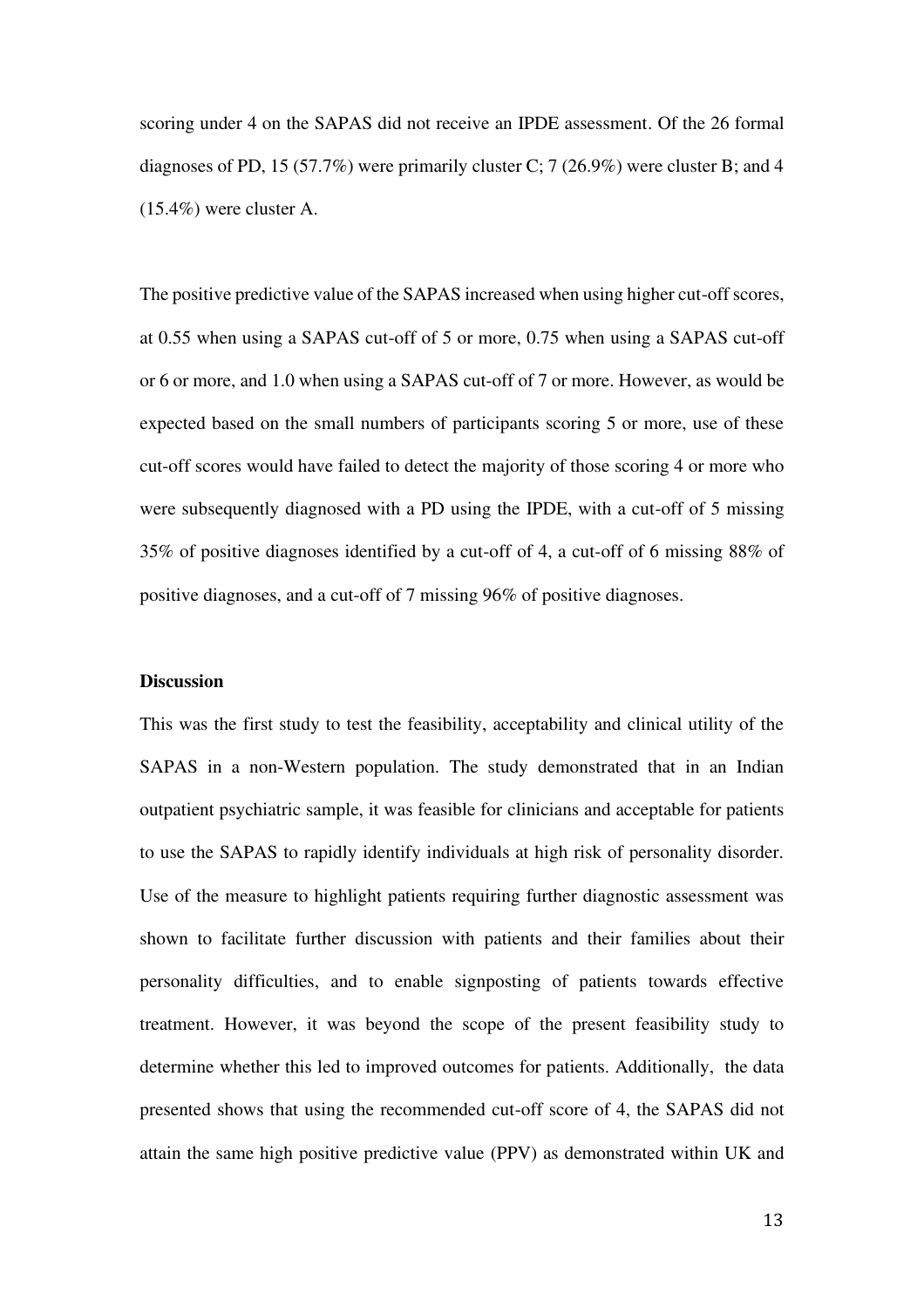European outpatient psychiatric samples. Whereas a cut-off score of 4 on the SAPAS yielded a positive predictive value of 0.80 in a Dutch outpatient psychiatric sample (Germans et al. 2008), 0.90 in a UK outpatient psychiatric sample (Moran et al., 2003) and 0.41 in a UK general population sample (Fok et al. 2015), in the present sample using the same cut-off the positive predictive value was just 0.26. Whilst increasing the cut-off score beyond 4 did increase the positive predictive value, a large proportion of positive diagnoses identified by a cut-off of 4 were missed, suggesting that increasing the cut-off score beyond 4 would not be recommended.

The findings may indicate that the construct validity of the tool is weakened when used in different cultures and contexts. Closely tied to this is the fact that neither the SAPAS nor the IPDE are available in Bengali – the primary language of 78.6% of the study population. While the IPDE is available in Hindi, the English language edition of both tools were used in this study, with translations of the individual questions provided by the researcher where required. This may have further confounded the subjects' understanding of the concepts that they were being asked to assess and hence the diagnostic ability of the tool. Alternatively, cultural variance in what is considered to be normative could have meant that whilst almost half of patients had SAPAS scores that would indicate problematic personality traits and behaviour in Western cultures, these traits and behaviours may not always have generated the degree of distress and social impairment required for a diagnosis of personality disorder, perhaps because they were less likely to be perceived as problematic or abnormal by Indian society. Cultural variance in normative personality traits are known to exist - for example the norms for extraversion and openness to experience have been shown to be higher in individuals from European and American cultures than in those from Asian and African cultures,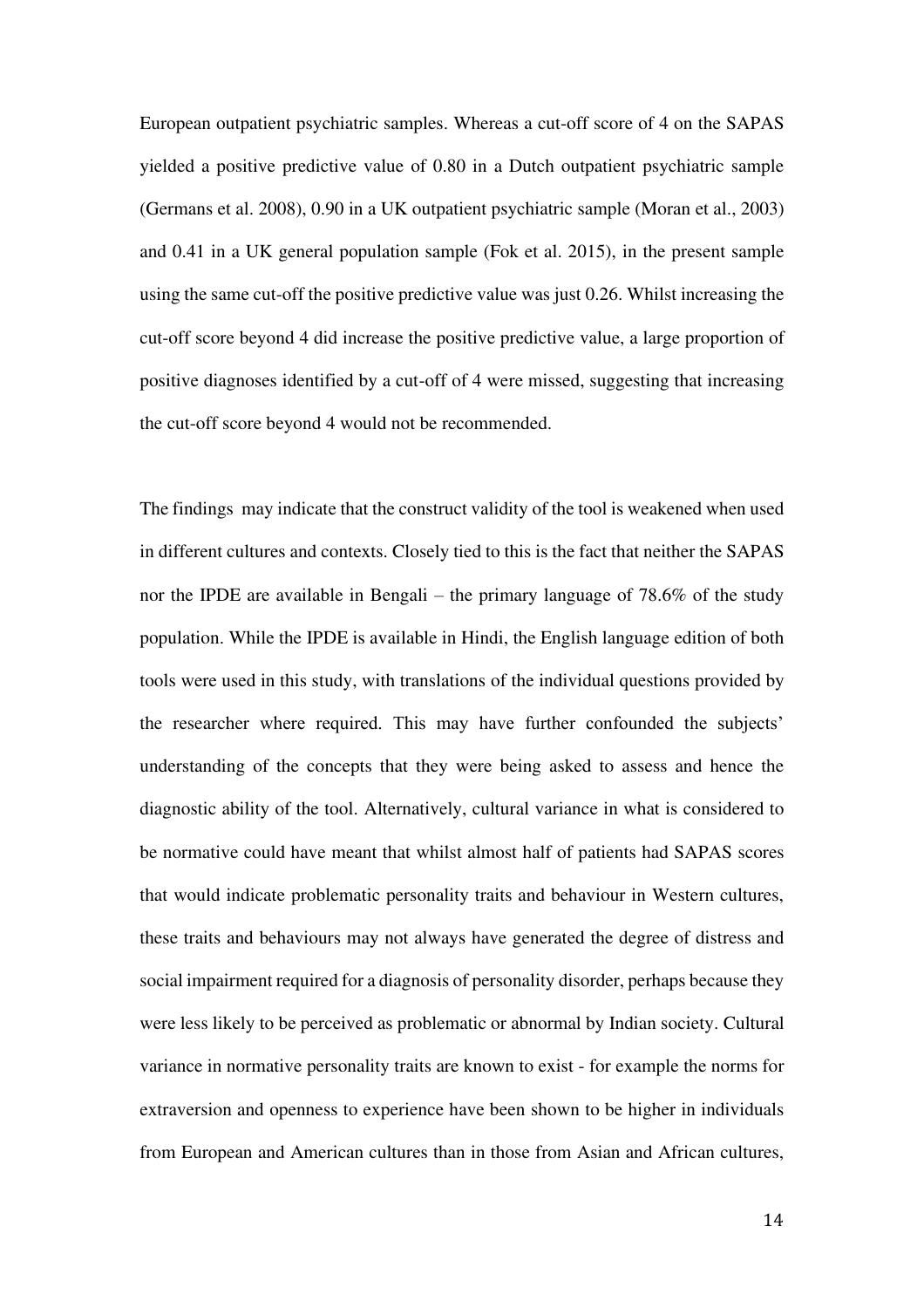whereas the norms for agreeableness are higher in Asian and African cultures (Allik & McCrae 2004). The location of the study in a private healthcare facility may also have influenced this as the patients would either have been sufficiently high-functioning to generate the income required for private healthcare, or sufficiently well-supported by affluent family members, which could be an indication that their personality traits had led to less impairment in social relationships and occupational functioning than might otherwise be the case. The high functioning nature of the sample is also suggested by the fact that all participants were educated to secondary level, with over half being university-educated, and 96% were in employment.

This is the first study to report on the prevalence of personality disorder in a psychiatric out-patient sample in India, using a reliable diagnostic tool like the IPDE. As only patients scoring 4 and above on the SAPAS received a full diagnostic interview, if a 100% negative predictive value for scores below 4 on the SAPAS is assumed, the overall prevalence of personality disorder in this sample SAPAS would be 11.1%, which is lower than in outpatient psychiatric samples in the UK (31.5%, Zimmerman et al., 2005), and USA (40% (Newton-Howes et al., 2010) and China (31.9% , Zhang et al., 2012). However, this figure is likely to be an underestimate as previous studies suggest that scores under 4 on the SAPAS have a negative predictive value of 0.82 (Germans et al. 2008), and thus a proportion of those scoring under 4 in this sample are likely to have met criteria for the diagnosis. Nonetheless, the prevalence estimate in this sample is significantly higher than the only other study on an unselected outpatient psychiatric population from India, which recorded a prevalence of 1.07% (Gupta and Mattoo, 2010).

This may reflect the fact that the two prevalence estimates are based on different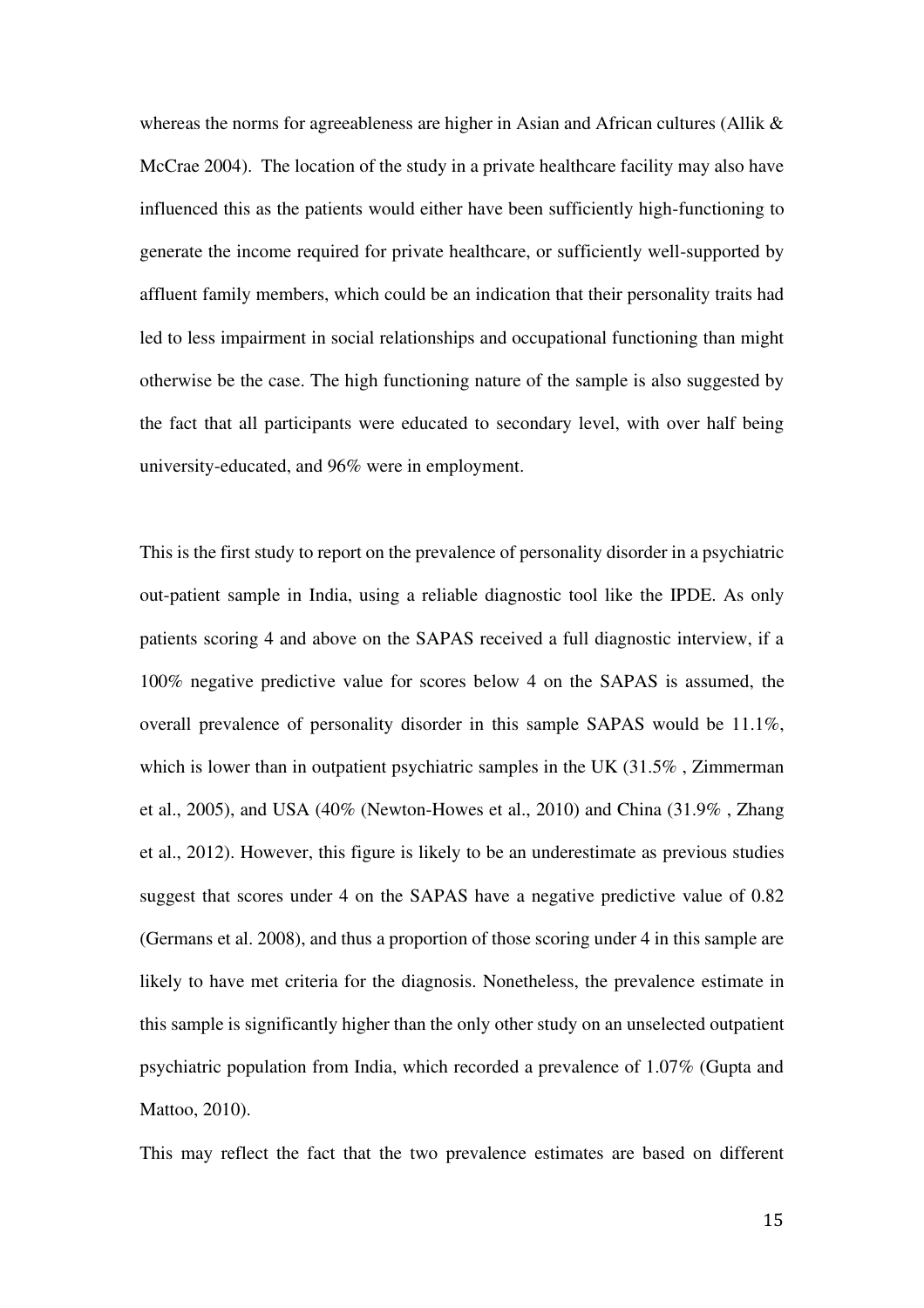assessment methods, which has been shown to lead to variability between studies (Newton-Howes et al., 2008). The use of a validated diagnostic interview in the present study may have yielded a more reliable prevalence estimate, than that found by Gupta and Mattoo (2010), who based their diagnoses on a retrospective review of case notes.

The present data also offers some validation for the suggestion that Asians present with more Cluster C PD compared to Western samples (de Bernier et al, 2014), as the largest diagnosed group belonged to Cluster C.

Our study demonstrates that it is indeed clinically feasible to use a short screening tool such as the SAPAS among psychiatric outpatients in India presenting to clinical services as part of an initial psychiatric assessment. Among English speaking populations, SAPAS has been shown to be a reliable and inexpensive measure for assessing PD risk. Hence, a culturally- and linguistically-appropriate SAPAS could be invaluable as a screening tool for people presenting to psychiatric services. This is important as therapeutic decisions regarding PD are typically made in the initial assessment phase and early treatment is shown to have beneficial outcomes (Moran et al., 2003; Beckwith et al., 2014). Screening for PD during exacerbations of mental illness must be done with caution. This is because Axis I symptomatic states, which are often the cause of first presentation, may result in an artificially inflated sense of personality pathology (Tyrer et al., 2007). However, initial assessments still have strong prognostic validity (Zimmerman et al., 2008).

There were some limitations to this study. The data was collected from the psychiatric

16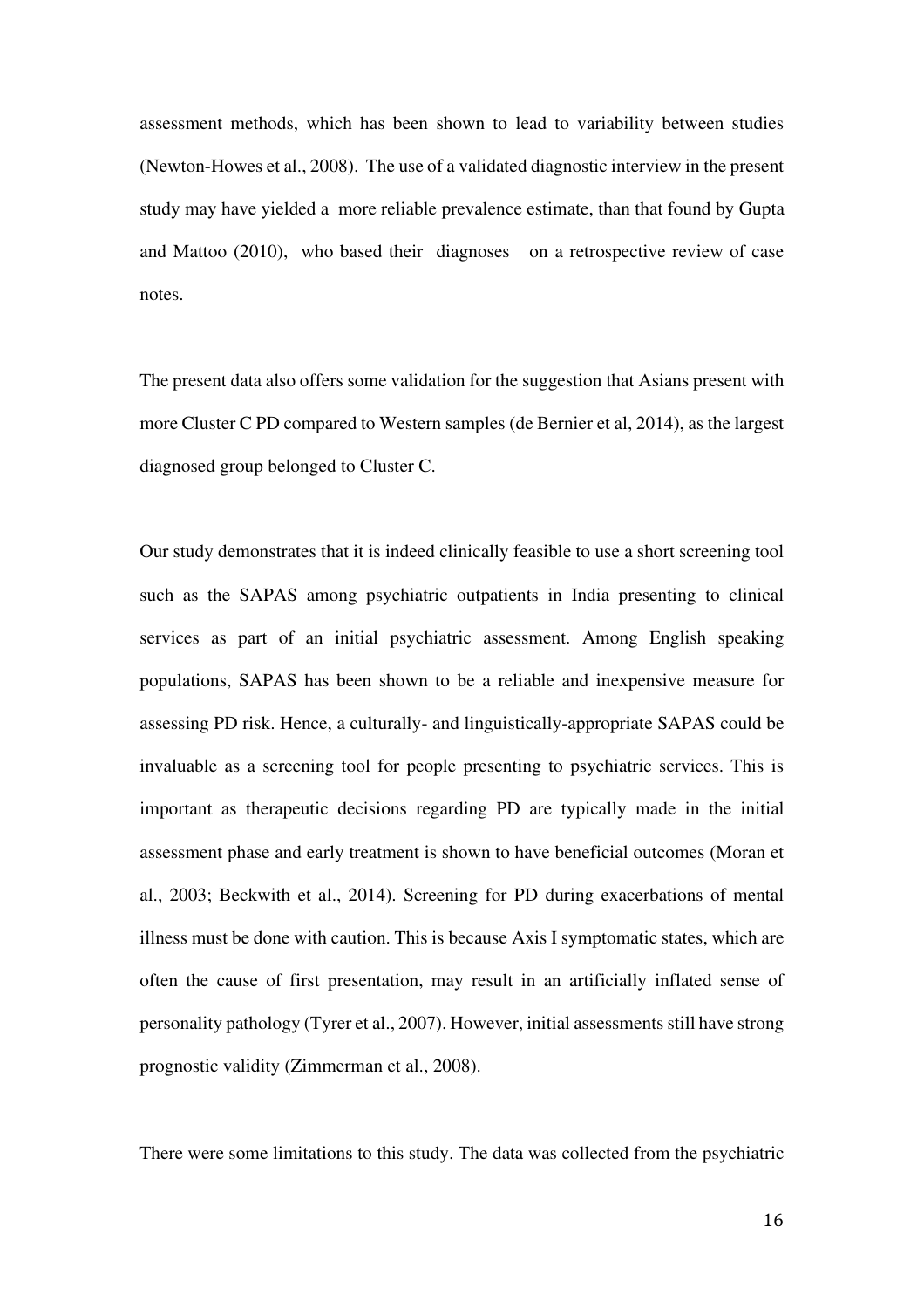out-patient clinic of a private hospital, where the patients were fee paying. Whilst much psychiatric care in India is delivered by private institutions (van Ginneken et al., 2014; Khandelwal et al., 2004), and the present sample thus represents an important subset of the Indian psychiatric population, the sample were in general high-functioning and the findings are unlikely to be representative of those receiving care from public psychiatric institutions. Within the busy environment of an out-patient clinic, access to collateral information from family and carers was limited, which is extremely useful for a diagnosis of PD. Additionally, although all patients were able to complete the questions with help, translation of the SAPAS and IPDE into Bengali would have improved confidence that all patients fully understood the questions. Finally, whilst a full diagnostic interview was given only to those scoring as high-risk on the SAPAS in order to test the feasibility of incorporating this approach into routine clinical practice where it is not possible to give all patients a full diagnostic interview, this meant that the study could not evaluate the sensitivity or specificity of this measure, nor identify the optimal cut-off score for use in this population.

Despite these limitations, the present study clearly demonstrates that it is feasible to use a tool like the SAPAS to screen for PD in busy psychiatric outpatient clinics in Asian countries like India, where PD is relatively understudied. It also demonstrates, – particularly given that the figure derived from this study is likely to be an underestimate - PD prevalence is much higher within this group than previous studies had suggested, and thus requires greater epidemiological demarcation.

In order to build on the findings of the present study, we make the following recommendations for future research: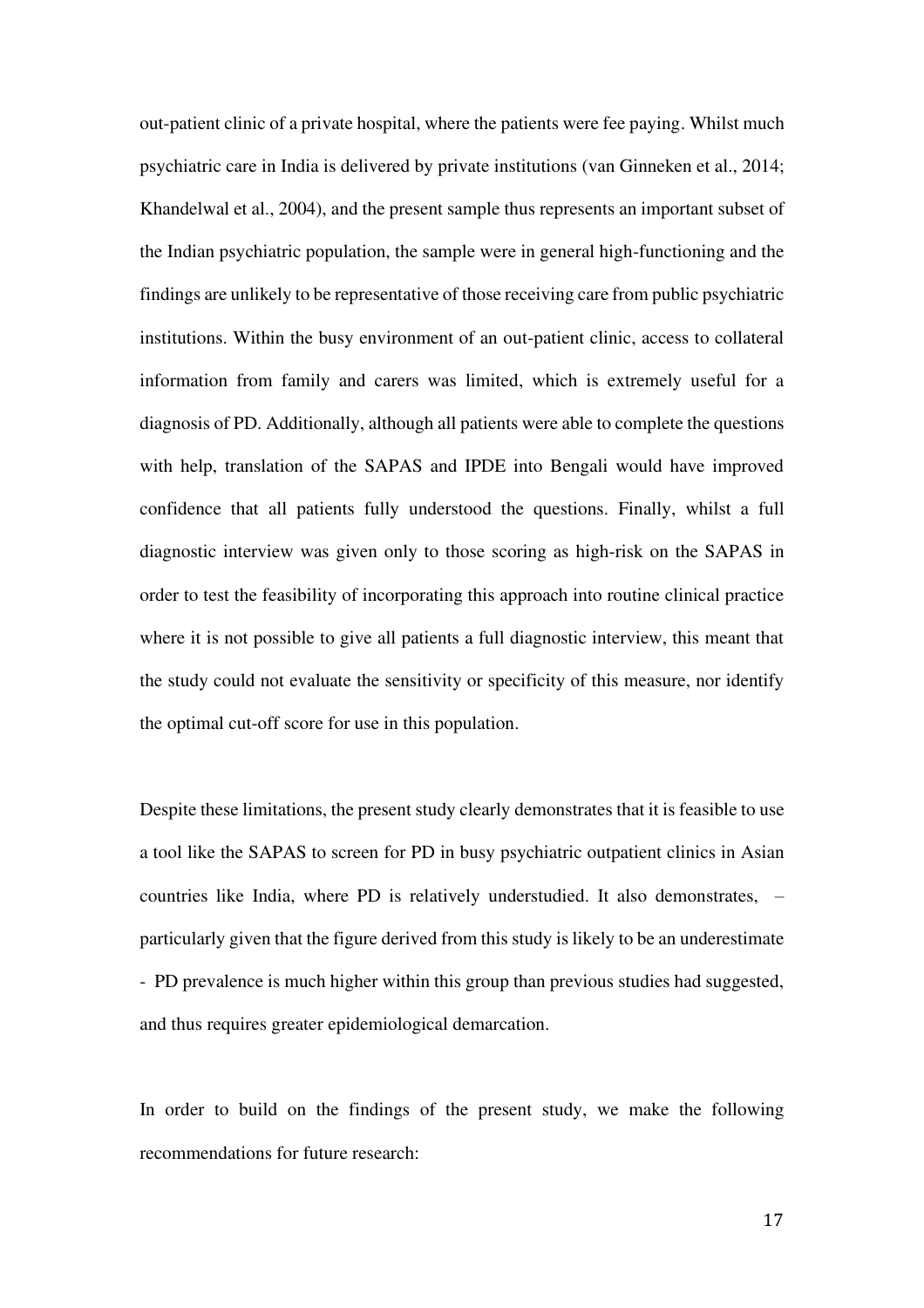- 1. In future studies, a validated diagnostic interview such as the IPDE should be administered to all participating psychiatric outpatients across the full range of SAPAS scores, in order to determine the specificity, sensitivity and optimum cut-off score for the SAPAS in an Indian population. .
- 2. The SAPAS and IPDE should be translated into Bengali and validated in this language in order to determine if this improves the positive predictive value of the SAPAS for detection of PD.
- 3. Future studies should combine samples from both private and public psychiatric institutions in order to generate a more representative estimate of the prevalence of PD across the full spectrum of the Indian psychiatric population.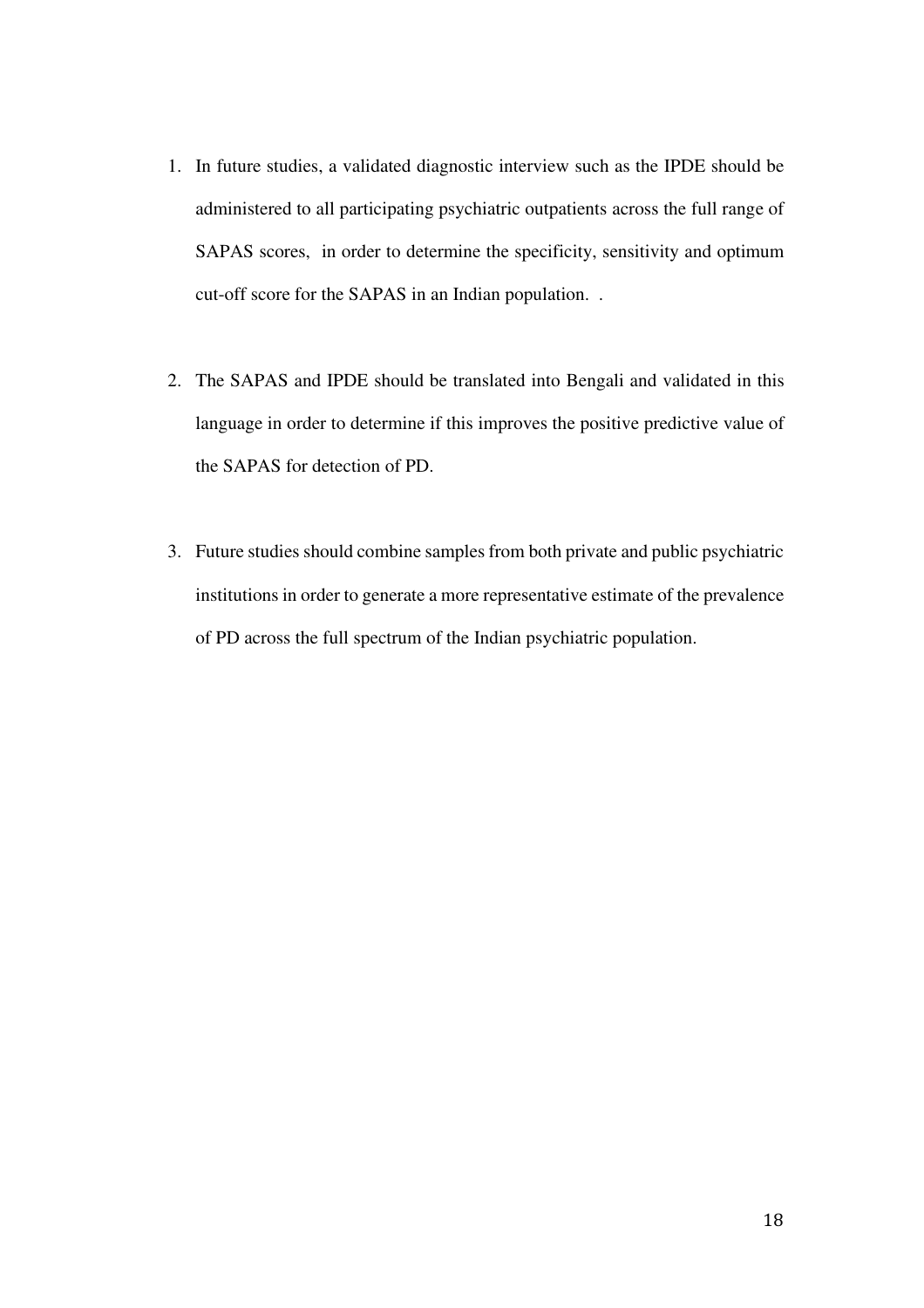# **References**

- 1. Allik, J. & McCrae, R.R. (2004). Towards a geography of personality traits: Patterns of profiles across 36 cultures. *Journal of Cross-Cultural Psychology*, 35(1), 13-28.
- 2. Beckwith, H., Moran, P. F., & Reilly, J. (2014). Personality disorder prevalence in psychiatric outpatients: a systematic literature review. *Personality and Mental Health*, *8*(2), 91-101. DOI: 10.1002/pmh.1252
- 3. Celine, T. M., & Antony, J. (2014). A study on mental disorders: 5-year retrospective study. *Journal of Family Medicine and Primary Care*, *3*(1), 12. DOI: 10.4103/2249-4863.130260
- 4. Clark, L. A., & Harrison, J. A. (2001). Assessment instruments. *Handbook of Personality Disorders: Theory, research, and treatment*, 277-306.
- 5. Coid, J., Yang, M., Tyrer, P., Roberts, A., & Ullrich, S. (2006). Prevalence and correlates of personality disorder in Great Britain. *The British Journal of Psychiatry*, *188*(5), 423-431. DOI: 10.1192/bjp.188.5.423
- 6. Dahl, A. A., & Andreoli, A. (1997). Problems in the field of personality disorders. *Assessment and diagnosis of personality disorders. The ICD-10 International Personality Disorder Examination (IPDE)*, 3-9.
- 7. de Bernier, G.L., Kim, Y.R., Sen, P. A systematic review of the global prevalence of personality disorders in adult Asian populations. *Personality and Mental Health,* 8(4):264-75.
- 8. Fok, M.L., Seegobin, S., Frissa, S., Hatch, S.L., Hotopf, M., Hayes, R.D., Moran, P. Validation of the standardised assessment of personality – abbreviated scale in a general population sample. *Personality and Mental Health, 9*: 250-257.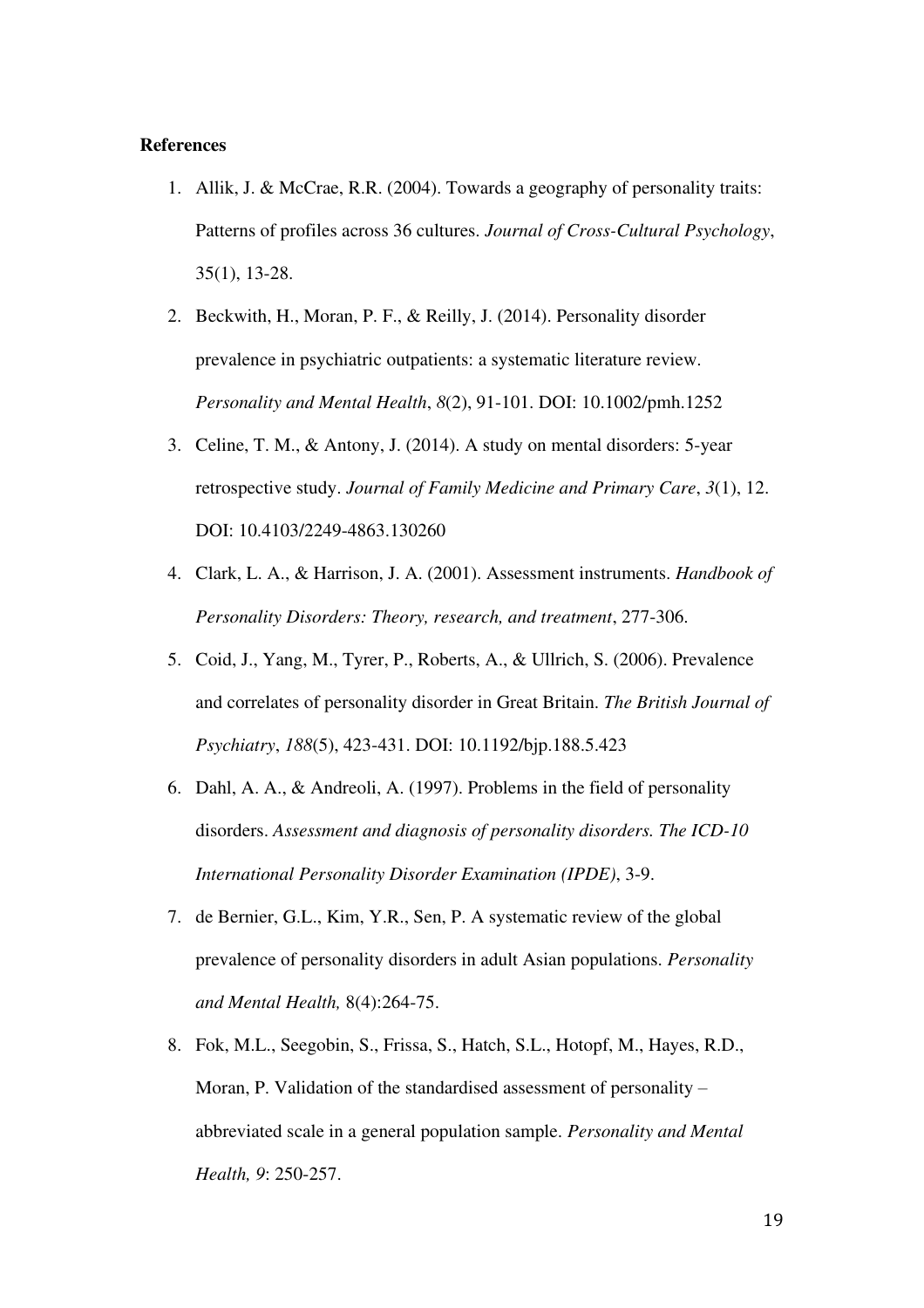- 9. Gupta, S., & Mattoo, S. K. (2010). Personality disorders: Prevalence and demography at a psychiatric outpatient in North India. *International Journal of Social Psychiatry*, 58, 146–152. DOI: 10.1177/0020764010387548
- 10. Hesse, M., & Moran, P. (2010). Screening for personality disorder with the Standardised Assessment of Personality: Abbreviated Scale (SAPAS): further evidence of concurrent validity. *BMC Psychiatry*, *10*(1), 10. DOI: 10.1186/1471-244X-10-10
- 11. India. Office of the Registrar General and Census Commissioner. (2011) *Primary Census Abstract Highlight.* New Delhi, retrieved May 9, 2016 from: http://www.censusindia.gov.in/2011census/PCA/PCA\_Highlights/pca\_hi ghlights\_file/India/Chapter-1.pdf
- 12. Khandelwal, S. K., Jhingan, H. P., Ramesh, S., Gupta, R. K., & Srivastava, V. K. (2004). India mental health country profile. *International Review of Psychiatry*, 16(1-2), 126-141.
- 13. Keuroghlian, A. S., Frankenburg, F. R., & Zanarini, M. C. (2013). The relationship of chronic medical illnesses, poor health-related lifestyle choices, and health care utilization to recovery status in borderline patients over a decade of prospective follow-up. *Journal of Psychiatric Research*, *47*(10), 1499-1506. DOI: 10.1016/j.jpsychires.2013.06.012
- 14. Lenzenweger, M.F. Stability and change in personality disorder features: The longitudinal study of personality disorders. *Archives of General Psychiatry*, 56, 1009-1015.
- 15. Moran, P., Leese, M., Lee, T., Walters, P., Thornicroft, G., & Mann, A. (2003). Standardised Assessment of Personality–Abbreviated Scale (SAPAS): preliminary validation of a brief screen for personality disorder. *The British*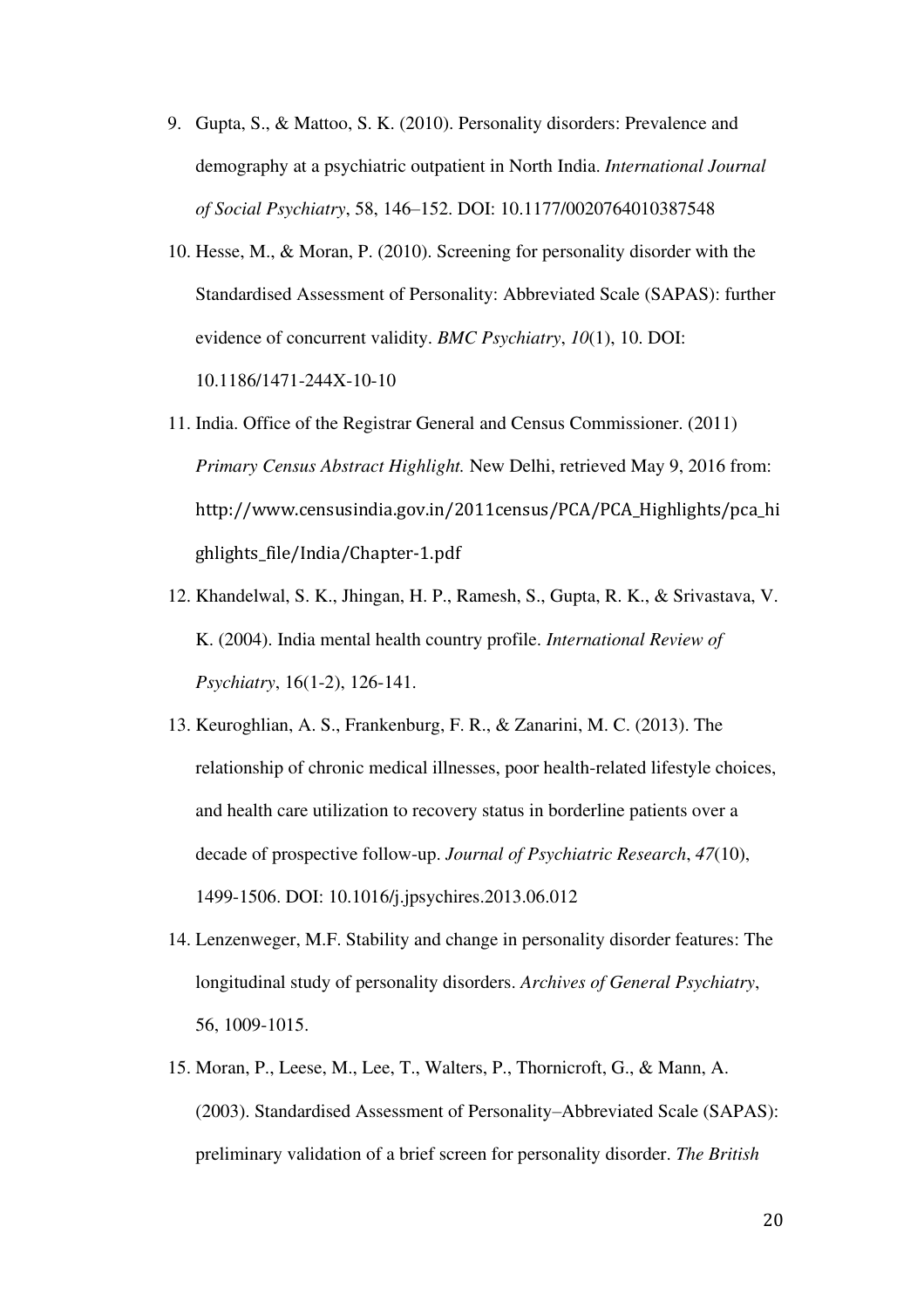*Journal of Psychiatry*, *183*(3), 228-232. DOI: 10.1192/bjp.183.3.228

- 16. Naidu, H., Thacore, A. S., & Issac, S. (1998). Personality disorders in mood disorders: Coexistence, diagnosis, stability and implication. *Indian J Psychiatry*, *40*, 38. DOI: 10.4103/0019-5545.69241
- 17. Nath, S., Patra, D. K., Biswas, S., Mallick, A. K., Bandyopadhyay, G. K., & Ghosh, S. (2008). Comparative study of personality disorder associated with deliberate self harm in two different age groups (15-24 years and 45-74 years). *Indian Journal of Psychiatry*, *50*(3), 177. DOI: 10.4103/0019-5545.43630.
- 18. Newton-Howes, G., Tyrer, P., & Johnson, T. (2006). Personality disorder and the outcome of depression: meta-analysis of published studies. *The British Journal of Psychiatry*, *188*(1), 13-20. DOI: 10.1192/bjp.188.1.13
- 19. Newton-Howes, G., Tyrer, P., North, B., & Yang, M. (2008). The prevalence of personality disorder in schizophrenia and psychotic disorders: systematic review of rates and explanatory modelling. *Psychological Medicine*, 38(08), 1075-1082.
- 20. Newton-Howes, G., Tyrer, P., Anagnostakis, K., Cooper, S., Bowden-Jones, O., & Weaver, T. (2010). The prevalence of personality disorder, its comorbidity with mental state disorders, and its clinical significance in community mental health teams. *Social Psychiatry and Psychiatric Epidemiology*, *45*(4), 453-460. DOI: 10.1007/s00127-009-0084-7.
- 21. Sharan, P., Kulhara, P., Verma, S. K., & Mohanty, M. (2002). Reliability of the ICD-10 International Personality Disorder Examination (IPDE)(Hindi Version): A preliminary study. *Indian Journal of Psychiatry*, *44*(4), 362.
- 22. Skodol, A. E., Oldham, J. M., Rosnick, L., Kellman, H. D., & Hyler, S. E. (1991). Diagnosis of DSM–III–R personality disorders: A comparison of two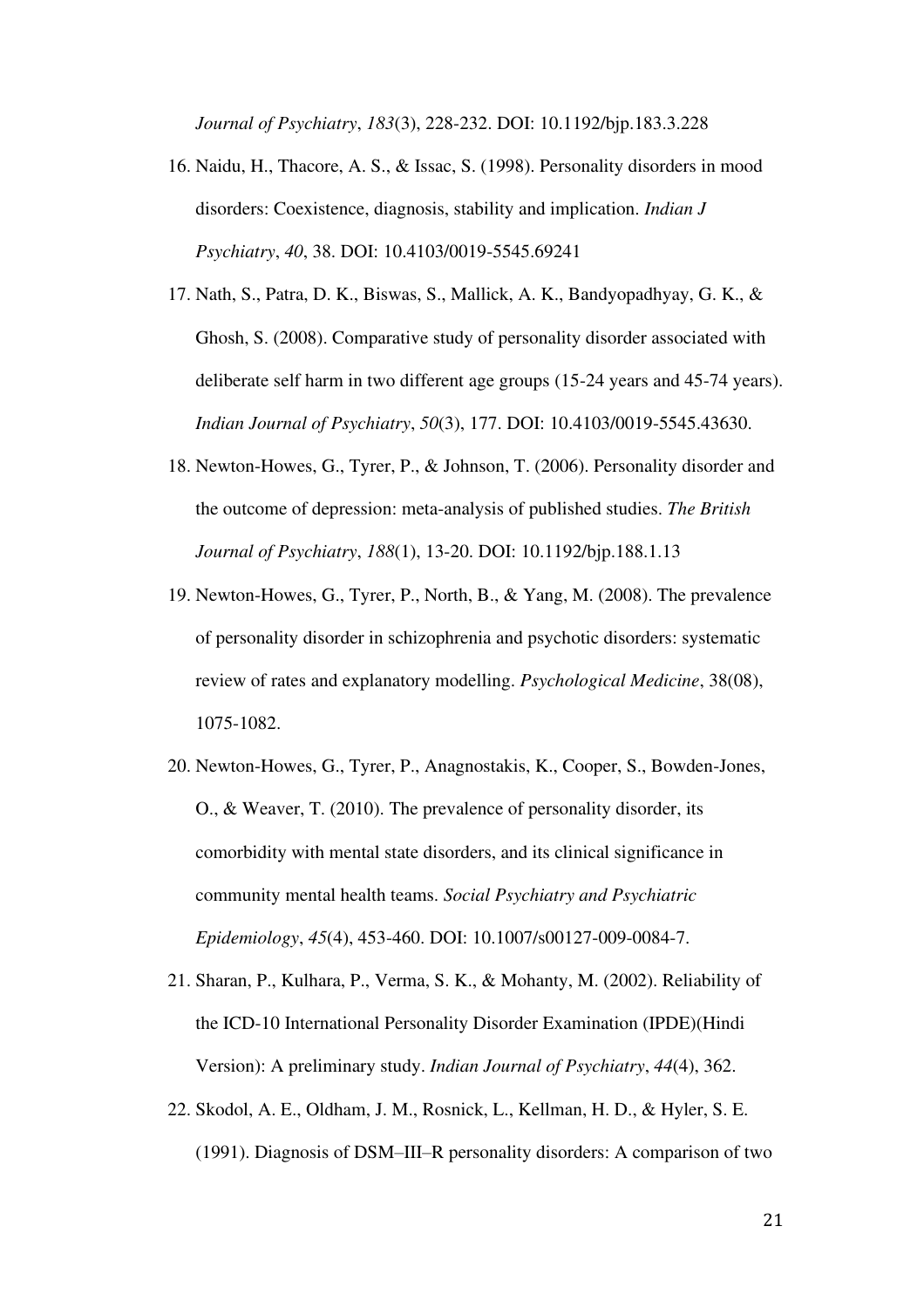structured interviews. International Journal of Methods in Psychiatric Research, 1, 13–26.

- 23. Torgersen, S., Kringlen, E., & Cramer, V. (2001). The prevalence of personality disorders in a community sample. *Archives of General Psychiatry*, *58*(6), 590-596. DOI:10.1001/archpsyc.58.6.590.
- 24. Tyrer, P. (2007). Personality diatheses: a superior explanation than disorder. *Psychological Medicine*, *37*(11), 1521-1525. DOI: http://dx.doi.org/10.1017/S0033291707000153
- 25. Tyrer, P., Reed, G. M., & Crawford, M. J. (2015). Classification, assessment, prevalence, and effect of personality disorder. *The Lancet*, *385*(9969), 717- 726. DOI: http://dx.doi.org/10.1016/S0140-6736(14)61995-4
- 26. van Ginneken, N., Jain, S., Patel, V., & Berridge, V. (2014). The development of mental health services within primary care in India: learning from oral history. *International journal of mental health systems*, 8(1), 30.
- 27. World Health Organization. (1992). The ICD-10 classification of mental and behavioural disorders: Clinical descriptions and diagnostic guidelines. Geneva: World Health Organization.
- 28. World Health Organization (1997). Assessment and diagnosis of personality disorders. The ICD-10 international personality disorder examination (IPDE). Eds. Loranger AW, Janca A, Sartorius N. Cambridge University Press: Cambridge, UK.
- 29. Zhang, Tianhong, et al. Prevalence of personality disorders using two diagnostic systems in psychiatric outpatients in Shanghai, China: a comparison of uni-axial and multi-axial formulation. *Social Psychiatry and Psychiatric Epidemiology* 47.9 (2012): 1409-1417. DOI: 10.1007/s00127-011-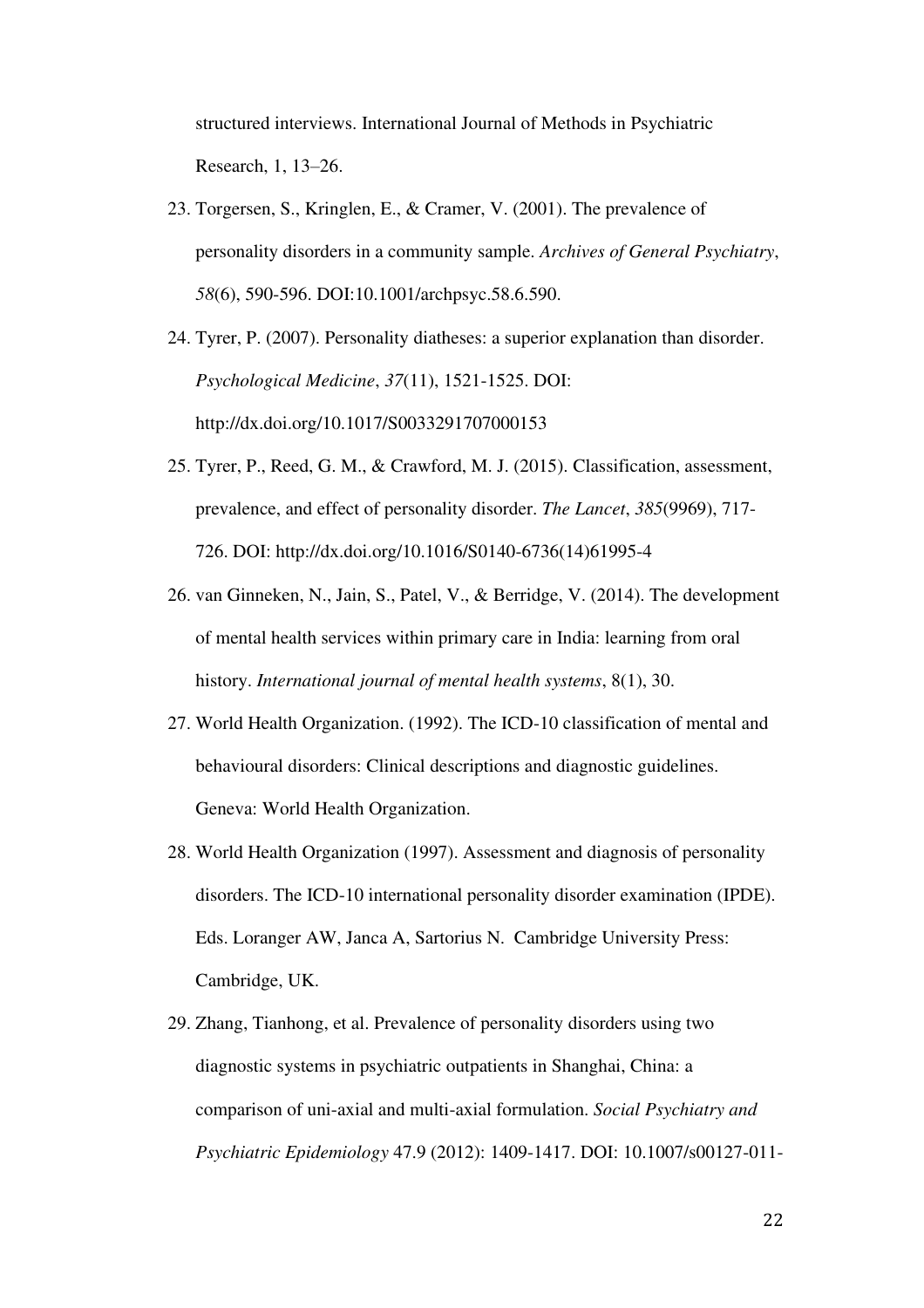0445-x

- 30. Zimmerman, M., Rothschild, L., & Chelminski, I. (2005). The prevalence of DSM-IV personality disorders in psychiatric outpatients. *American Journal of Psychiatry*, *162*(10), 1911-1918. DOI: 10.1176/appi.ajp.162.10.1911
- 31. Zimmerman, M., Chelminski, I., & Young, D. (2008). The frequency of personality disorders in psychiatric patients. *Psychiatric Clinics of North America*, *31*(3), 405-420. DOI: 10.1016/j.psc.2008.03.015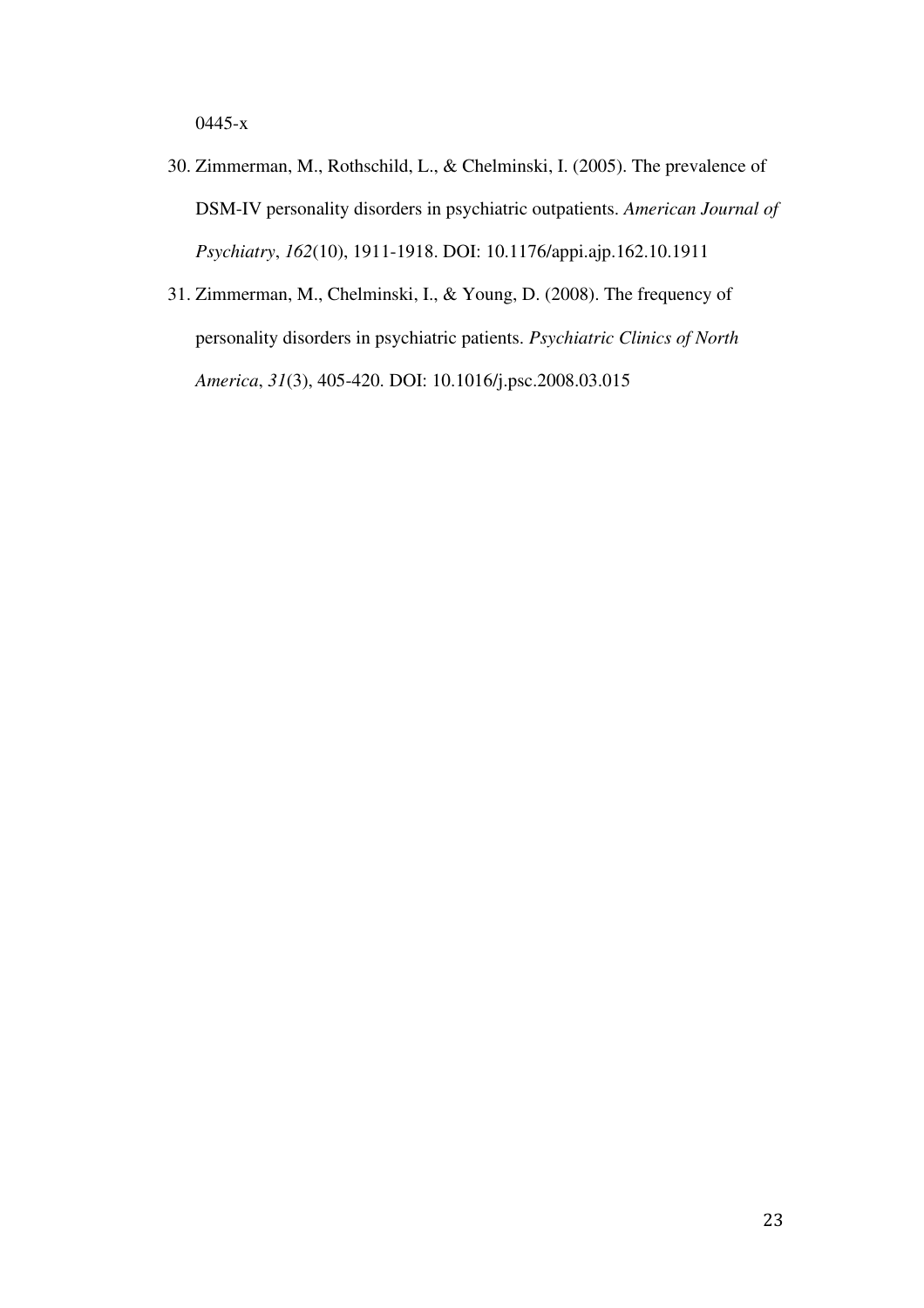| Age                              | Range: $16-67$ (Mean age = $36.63$ , Modal |
|----------------------------------|--------------------------------------------|
|                                  | $age = 33)$                                |
| Gender                           | Women - 45.3% (N=106)                      |
|                                  | Men - 54.7% (N=132)                        |
| Primary Language                 | Bengali - 78.2% (N=183)                    |
|                                  | Hindi - 21.8% (N=51)                       |
| <b>Highest Educational Level</b> | Secondary Education - 41.5% (N=97)         |
|                                  | Tertiary Education - 58.5% ( $N=137$ )     |
| Religion                         | Hindu - $83.1\%$ (N=192)                   |
|                                  | Islam - $16.9\%$ (N=39)                    |
| <b>Marital Status</b>            | Single - $28.3\%$ (N=66)                   |
|                                  | Married - $66.1\%$ (N=154)                 |
|                                  | Separated - $2.6\%$ (N=6)                  |
|                                  | Divorced - $3.0\%$ (N=7)                   |
| Family Type                      | Joined - $33.9\%$ (N=79)                   |
|                                  | Nuclear - 56.7% (N=132)                    |
|                                  | Extended - $9.4\%$ (N=22)                  |
| Residence Type                   | Rural - 32.5% (N=76)                       |
|                                  | Suburban - 25.6% (N=60)                    |
|                                  | Urban - 41.9% (N=98)                       |
| Employment                       | Employed – 96% ( $N = 225$ )               |
|                                  | Unemployed $-4\%$ (N = 9)                  |

Table 1: Key demographics of sample population